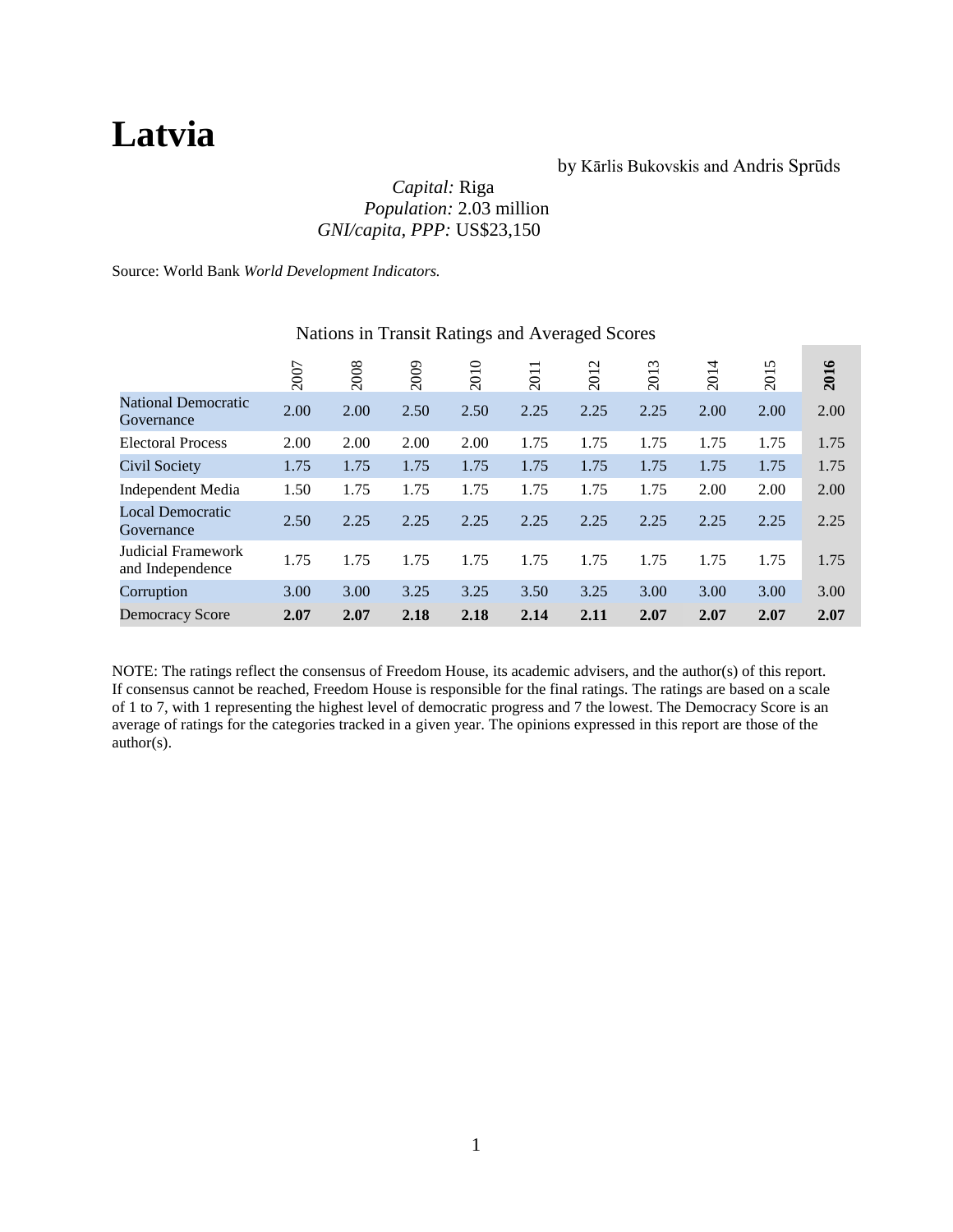# **EXECUTIVE SUMMARY**

The year 2015 was characterized by contradicting trends in Latvia. While democracy further consolidated in the country, illiberal strands appeared in the domestic political discourse, and an ideological struggle over so-called traditional values became more visible. Pro-Russian politicians were especially engaged, and numerous discussions took place on conservative "family values" in schools and ethical behavior in the public domain.

Two major foreign policy developments had an outsize influence on domestic politics in 2015: the Latvian presidency of the Council of the European Union (EU) in the first half of the year and the European migrant and refugee crisis in the second half. The EU presidency proved challenging for the small and relatively young member state, both administratively and with regard to foreign policy, but Latvia completed the task and demonstrated to its citizens and European partners the country's organizational and political capabilities. This period influenced Latvia's image of itself as an equal player among the wider EU membership.

The European Commission's plans to resettle refugees from the Middle East and Africa in EU countries prompted heated political discussions in the second half of the year. The Latvian public's initial reaction to the plan was characterized by a lack of understanding and fears around integration. The redistribution of migrants drew opposition from many politicians, including some from the ruling Union of Greens and Farmers and National Alliance parties. Their objections shook the center-right coalition led by the Unity party. The mobilization of Latvian society, as well as municipal and national resources, in response to the crisis continued for months and is expected to increase with the arrival of additional refugees in 2016.

Domestically, the EU presidency—a six-month position held by member states on a rotating basis—largely overshadowed political processes as parties were kept on their best behavior. The June election of former minister of defense and Green Party politician Raimonds Vējonis as president of Latvia was the main domestic event in the first half of the year. The elections demonstrated a mature political process—all candidates were identified in advance and actively participated in public discussions in the media. Since the president is indirectly elected, by the parliament, this allowed for greater public participation in the process.

The second half of 2015 saw serious disagreements among the coalition partners and growing frictions inside the ruling Unity party, with competing liberal and conservative wings emerging. As a result, the board chair and parliamentary faction leader of Unity, Solvita Āboltiņa, a controversial politician in the Latvian political scene, emerged as a challenger to the prime minister's office. Following a number of controversial developments, including the firing of Transport Minister Anrijs Matīss over his choice of a foreign investor for the national airline AirBaltic in early November and a persistent media campaign, Prime Minister Laimdota Straujuma resigned on December 7. Straujuma took office in January 2014, continuing the work of Valdis Dombrovskis, who had stepped down following the 2013 supermarket roof collapse in Riga that left 54 people dead.

There were a number of political scandals in 2015. The biggest cases included an ongoing corruption investigation involving the president of the state-owned railway holding Latvijas Dzelzceļš, and an attempted fraud by the former mayor of Lielvārde, Jānis Āboliņš, who had illegally signed a bond for  $E$ 200 million with a company based in Liechtenstein. The year also featured a continued struggle in the Latvian judicial system with lengthy court processes and some moves toward politicization of the country's public media.

Although Latvia has continued using its 1922 constitution since it regained independence in 1991, the idea to amend it to introduce a popularly elected president has come up from time to time. The discussion received a boost in early 2015, when the Latvian parliament's legal commission started working on a proposal by the conservative political party For Latvia from the Heart.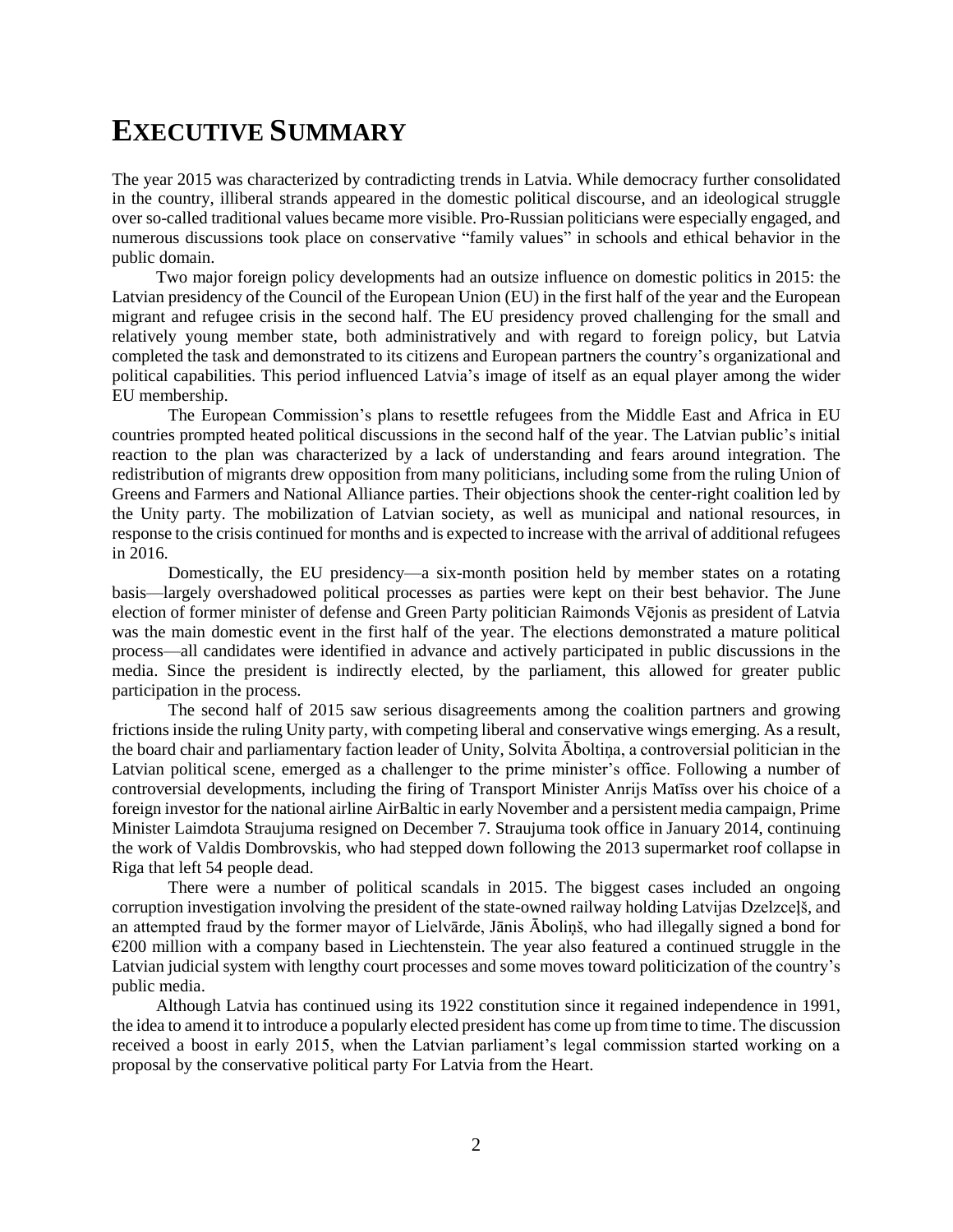#### **No score changes.**

**Outlook for 2016:** The reshuffled coalition will remain in power, and once a new government is formed, 2016 is expected to be politically stable. Discussion of conservative "family values" will continue, not only as a reaction to the influx of people with different religious and cultural backgrounds but also because some political parties have chosen to seek support through increasing control over "morality."

The migrant crisis and related political, economic, and social changes will continue dominating the domestic agenda, especially after the first refugees are settled in Latvia starting February 2016. A critical outlook on the European Union and its integration plans has emerged (as in many EU countries) and is influencing the Latvian political elite, especially the National Alliance.

Economic development is projected to be more positive than in 2014–15 due to the reorientation of exports away from sanction-ridden Russian markets and the continuous growth of income and productivity. Unemployment will continue to decrease.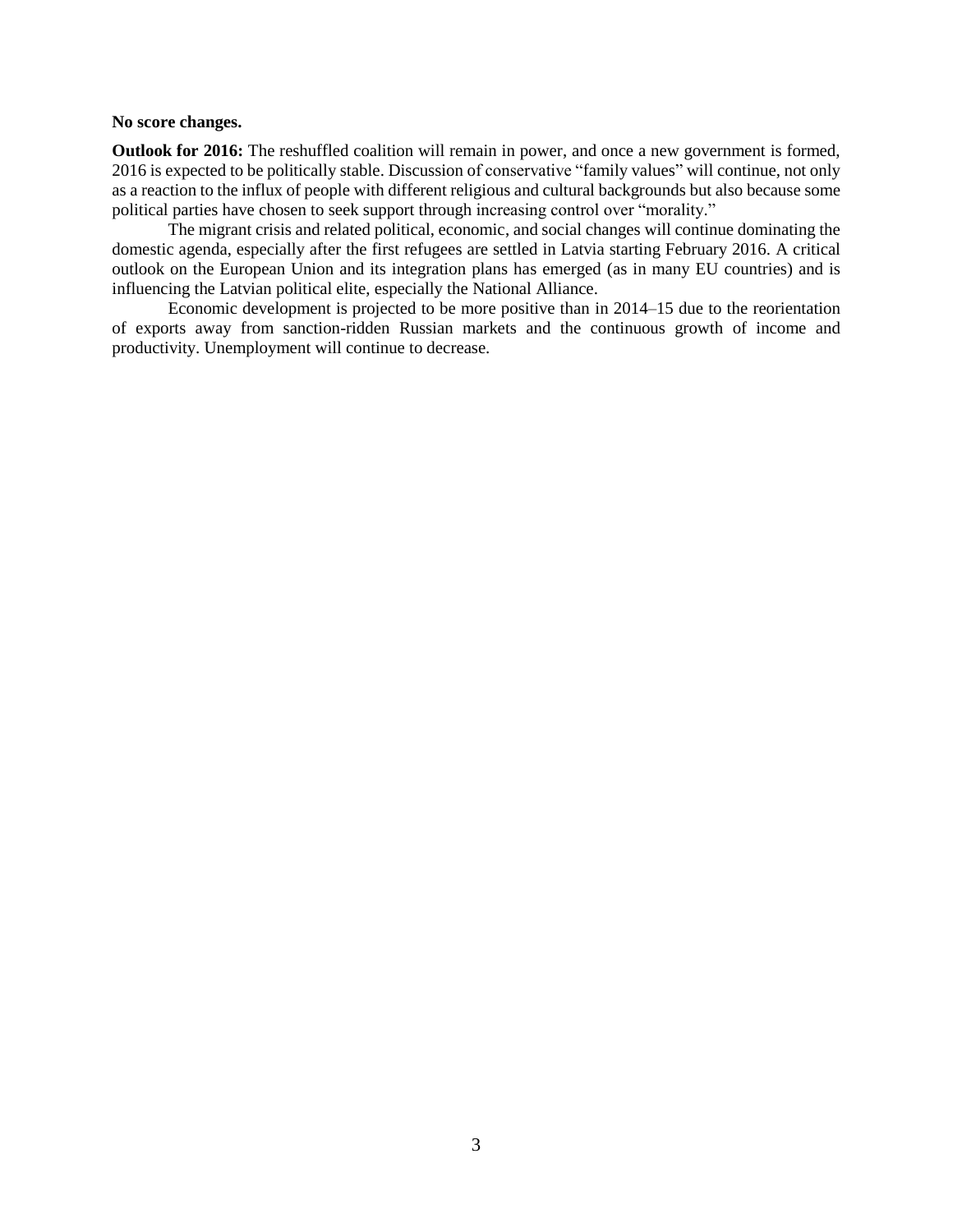# MAIN REPORT

| radonar Democratic Governance |      |      |      |                    |                           |         |      |          |      |
|-------------------------------|------|------|------|--------------------|---------------------------|---------|------|----------|------|
| 2007                          | 2008 | 2009 | 2010 | 2011               | 2012                      | 2013    | 2014 | 2015     | 2016 |
| 2.00                          | 2.00 | 2.50 | 2.50 | $\cap$<br>ل کے ویک | $\cap \subset$<br>ر ے . ب | ل کے وک | 2.00 | $2.00\,$ | 2.00 |

#### **National Democratic Governance**

- The Council of the European Union (EU) presidency—a six-month term representing one of the main decision-making bodies of the EU—dominated Latvian political life during the first half of the year. The administrative and political capacities of the country were devoted to chairing the Council, as well as managing the simmering conflict in neighboring Ukraine. Latvia's political institutions demonstrated strength and skill during these important moments in the country's modern politics.<sup>1</sup> The ruling parties all showed their support for democracy, Western values, and NATO membership.
- Although the Ukrainian conflict called for increased military expenditures and streamlining defense procedures, it has not changed Latvia's institutional balance. Newly elected President Raimonds Vējonis initiated changes to the National Security Law, the Law on National Armed Forces, and the law regulating the functioning of the Cabinet of Ministers. On November 17, the Defense, Internal Affairs and Corruption Prevention Committee of the Saeima (parliament) supported the proposed changes,<sup>2</sup> which aim to improve coordination between the Cabinet of Ministers and the national army in case of a foreign invasion.<sup>3</sup> The main proposal shortened the response time in case of attacks by allowing the army to react without an order from the commander-in-chief.<sup>4</sup> The amendments to National Security Law, National Armed Forces Law, and Cabinet of Ministers' Rules of Procedure were set to be adopted in early 2016.<sup>5</sup>
- The European migrant and refugee crisis became a major foreign policy issue in the second half of the year. The tripartite coalition of right-leaning parties (Unity, Union of Greens and Farmers, and National Alliance) split on the matter after the government expressed its willingness to welcome the first group of 250 refugees in July.<sup>6</sup> The government supported the allocation of an additional 526 refugees after a vote in September, despite a sharp reaction from the public and disagreements among the coalition partners. In the free vote, ministers representing the Union of Greens and Farmers and National Alliance voted against the allocation. While the right-wing, anti-immigration National Alliance objected on an ideological basis, only one of the ministers of the Greens and Farmers Union voted against what he considered an "erratic approach to the question by the government and the European Commission." 7 The Saeima also actively discussed the issue, with the National Alliance arguing that approval should not be given solely by the parliament's European Affairs Committee but by the Saeima as a whole. The Committee on Human Rights and Public Affairs unanimously supported the additional allocation on November 17, two weeks after the government adopted a detailed plan on refugee resettlement, material support, and integration into Latvian society.<sup>8</sup> President Vējonis played a significant role in influencing the parties' positions.
- Disagreements over the third Greek bailout program and domestic opposition to the allocation of refugees brought to the forefront divisions in the ruling coalition that helped lead to the resignation of Prime Minister Laimdota Straujuma at the end of 2015.<sup>9</sup> Doubts about the durability of Straujuma's second government arose as early as October 2014,<sup>10</sup> and her popularity gradually declined within her own Unity party. The next blow came when Straujuma fired Minister of Transport Anrijs Matīss (Unity) on November 4 over his choice of foreign investors for AirBaltic, Latvia's national airline. Despite a government decision to continue with the investor endorsed by Matīss, Straujuma blamed him for mismanaging the process.<sup>11</sup> Finally, persistent media attacks,<sup>12</sup> in combination with Unity chairwoman Solvita Āboltiņa's active negotiations on a possible new coalition, pushed Straujuma to resign on December 7, right after the Unity party congress two days earlier. The adoption of the 2016 state budget on November 30 was the government's last major achievement. The cabinet remained in power in a caretaker capacity during a prolonged coalition-building process.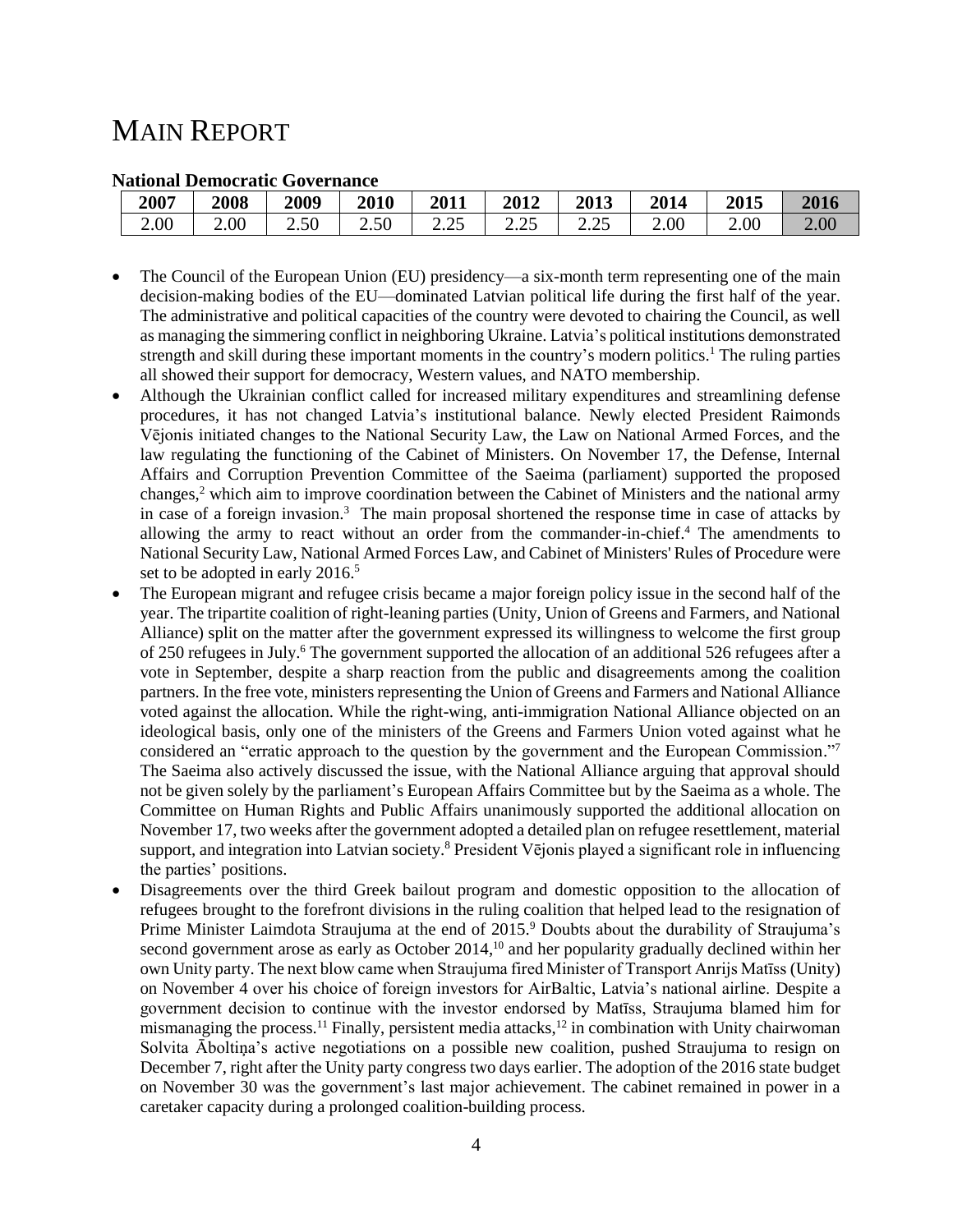Years of successive postcrisis growth and a return to precrisis average wages continued in 2015. The nominal GDP increased by 2.7 percent<sup>13</sup> and is projected to grow by another 3 percent in 2016.<sup>14</sup> This growth, however, is slower than expected, mostly due to economic sanctions on Russia and a retaliatory embargo on food product imports from Latvia. Public investment related to the EU presidency and increasing domestic consumption compensated for the reduction in exports but did not fully stop tax revenues from falling. Unemployment fell to 8.4 percent,<sup>15</sup> a level last recorded in 2005. In January 2015, Latvia repaid a  $\epsilon$ 1.2 billion loan received from the European Commission during the 2009 crisis. Later in the year, the country issued state bonds at record low interest rates<sup>16</sup> and refinanced part of its government debt.

#### **Electoral Process**

| 2007 | <b>2008</b>       | 2009 | 2010 | 2011    | 2012  | 2013   | 2014             | 2015                                        | 2016                   |
|------|-------------------|------|------|---------|-------|--------|------------------|---------------------------------------------|------------------------|
| 2.00 | 2.00 <sub>1</sub> | 2.00 | 2.00 | 75<br>ັ | 1.1 J | 1. I J | $\cdot$ , $\sim$ | $\overline{\phantom{a}}$<br>1. <i>. .</i> . | 7 <sup>r</sup><br>1.1J |

- Latvia's presidential elections took place on June 3, 2015. As expected, the parliament elected Raimonds Vējonis, former defense minister and member of the Green Party, with 55 votes for and 42 against.<sup>17</sup> A charismatic and well-connected politician with a strong stance on the Ukraine conflict and relations with Russia, Vējonis was seen as the most adequate candidate. He replaced the aging Andris Bērziņš<sup>18</sup> and became the first former minister to acquire the post, and only the second to have been an active member of a political party before the election. Another presidential frontrunner was Egils Levits, a respected Latvian legal theoretician, judge of the European Court of Justice, and author of the 2014 preamble to the Constitution of Latvia. The other two candidates defeated in the second and third rounds were Mārtiņš Bondars of Regional Alliance and Sergejs Dolgopolovs of Harmony.
- No popular elections or referendums took place in Latvia in 2015. In November, however, the Central Election Commission of Latvia allowed the nongovernmental organization Varu Latvijas Tautai (Power to the Latvian People) to start gathering signatures on the dissolution of the  $12<sup>th</sup>$  Saeima. In accordance with changes to the electoral law introduced in previous years, the NGO must collect signatures from one-tenth of eligible voters in a 12-month period, which currently constitutes 155,224 signatures.<sup>19</sup>
- This incident demonstrates the general distrust in the current parliament, which only 18 percent of the population reportedly trusts.<sup>20</sup> Low popular support for both the parliament and government has become the norm in Latvia, caused by coalition politics riddled with scandals and disputes, unfulfilled political expectations, and an overall critical public opinion. Meanwhile, the parliament's inability to improve its image, policymaking culture, and public communication are further reasons for the low support.
- In March, the parliament reelected Arnis Cimdarsas as chairman of the Central Election Commission, along with seven other members. Cimdars was reelected for a seventh term but the first time by unanimous vote.<sup>21</sup> The commission's deputy chairman and secretary were also reelected.<sup>22</sup> Among the commission's greatest achievements in 2015 was the option to cast digital signatures in support of popularly proposed legislative motions using the online portal latvija.lv.<sup>23</sup> This was one of the key steps toward the introduction of a nationwide e-voting system.

#### **Civil Society**

| 2007                             | 2008   | 2009 | 2010                 | 2011          | 2012                 | <b>2013</b> | 2014                 | <b>2015</b> | 2016 |
|----------------------------------|--------|------|----------------------|---------------|----------------------|-------------|----------------------|-------------|------|
| $\overline{\phantom{a}}$<br>1.50 | ن سه . | 1.50 | ח ר<br>1. <i>I</i> J | 1. <i>. .</i> | --<br>1 . <i>. .</i> | <b>1.10</b> | $\pi$<br><b>1.10</b> | 1. I J      |      |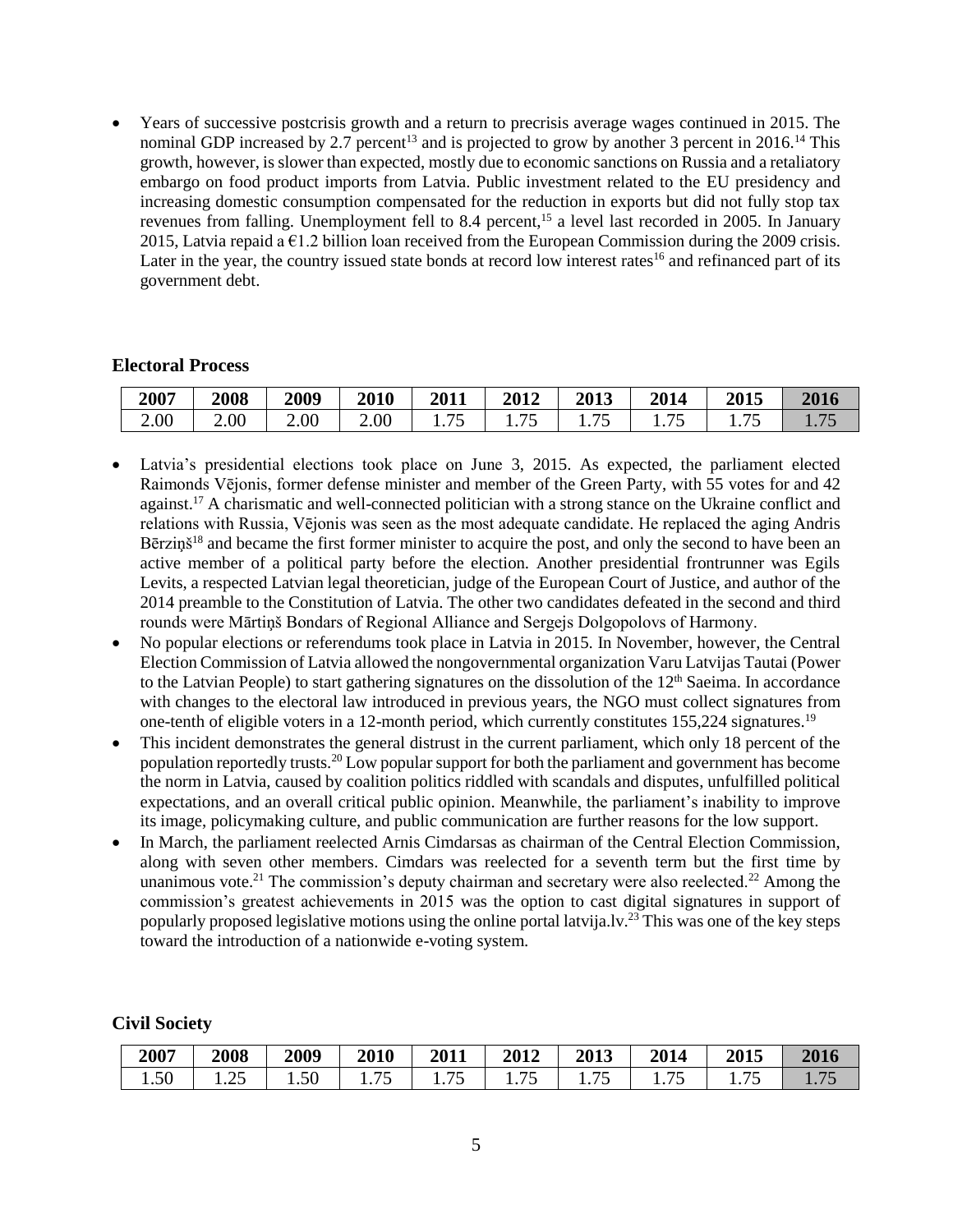- Latvian civil society and trade unions have experienced continued institutionalization and are increasingly involved in governmental decision-making. Organizations like the Employers' Confederation of Latvia, which represents 42 percent of Latvian businesses, and the Free Trade Union Confederation of Latvia are important and well-respected social partners of the Latvian authorities. Other nongovernmental organizations (NGOs) regularly attend meetings organized by the State Chancellery and Prime Minister's Office and participate in different working groups on both domestic and foreign policy issues. The National Tripartite Cooperation Council—consisting of the Employers' Confederation, the Trade Union Confederation, and government representatives—directly engages in setting wages, budgetary procedures, $^{24}$  and other activities.
- The influence of NGOs varies from group to group. Due to Latvia's rising standard of living, the population's increased level of disposable income, and a change in attitudes among state institutions, civil society has gradually become a regular partner in policymaking. Depending on their skill and quality of recommendations, many NGOs have established permanent relationships with decision makers and are regularly covered by media outlets.
- In 2014, the so-called green book principle<sup>25</sup> was introduced in the legislative process, which allows civil society to express opinions before the drafting of legislation commences. The respective ministries publish these discussion papers, which are aimed at receiving first reactions and practical suggestions concerning planned legislative acts or policies.<sup>26</sup> Both civil society and state institutions demonstrated a growing interest in this process in 2015. A visible example of this was the long list of proposals published by the EU by the Ministry of Economics<sup>27</sup> and the State Chancellery.<sup>28</sup> Another relatively recent innovation is the Memorandum Council,<sup>29</sup> a consultative body consisting of an equal number of high-ranking civil servants from central state institutions and representatives of NGOs. The appointment of Mārtiņš Krieviņš as director of the State Chancellery in 2015 will likely bring an increased number of meetings, which currently take place approximately once a month. $30$
- Funding remains a central issue for Latvian NGOs. The country's civil society suffers from a lack of tradition regarding donations, which stems from the lack of private capital accumulation during the communist period and the slow increase in welfare afterward. To facilitate sponsorship and donations, the Latvian state introduced tax deductions for sponsors in 2010.<sup>31</sup> This provision applies to both individuals and companies. Another incentive was the establishment of a Concept for NGO Fund in 2014.<sup>32</sup> Its implementation was set to reach a new stage at year's end, with the government institution Society Integration Fund administering the money, drafting priorities, and appointing an evaluation commission.<sup>33</sup>
- While the exponential growth of the country's Russian-speaking population during Soviet times has left its mark on Latvian society, it has traditionally marginalized xenophobic NGOs and extremist politicians on either sides. Xenophobic statements toward racial minorities and those of Muslim faith have been seldom due to Latvia's limited exposure throughout its history. The 2015 migrant crisis stirred up xenophobia online and among some politicians. Hundreds of Latvians demonstrated against the taking in of migrants in August and September, and one of the rallies was attended by National Alliance members.<sup>34</sup>
- Discussion of conservative "family values" has gained a more prominent role both in the public discourse and in parliamentary debates. On June 18, the parliament adopted amendments to the Law on Education outlining that schools are responsible for educating children in accordance with values protected by the constitution—in particular, marriage as a union between a man and a woman. The amendments also state that the government must provide guidelines for teaching virtue, although these were watered down in the final version of the bill.<sup>35</sup>
- On December 4, journalist Inga Spriņģe, from the investigative website Re:baltica, published research demonstrating a link between politicians advocating for anti-liberal policies (mainly from Harmony, Regional Alliance, and National Alliance) and the ideological arguments currently presented in Russia.<sup>36</sup> These include opposition to European and Western values, especially those on gay rights. Such illiberal trends and their popularity, however, do not stem fully from Russian propaganda. To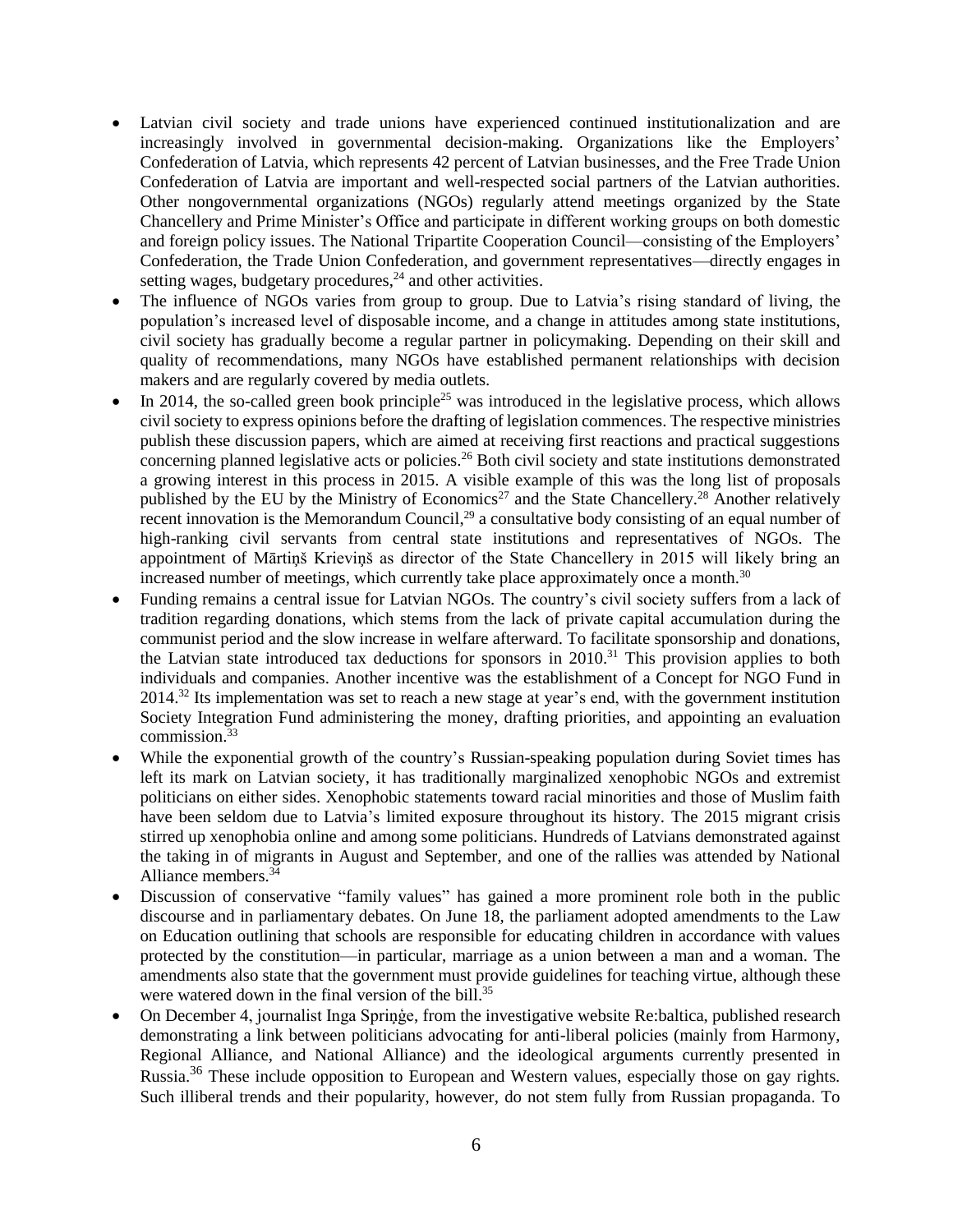some extent, they are a reaction to Foreign Minister Edgars Rinkēvičs's public coming out in November 2014 and attempts by politicians to adopt laws that would de facto legalize same-sex marriage. Similar anti-liberal undertones present in other EU countries have also given a boost to right-wing politicians in Latvia.

### **Independent Media**

| 2007                        | 2008             | 2009                                                      | 2010                               | 2011                  | 2012                       | 2013                                        | 2014 | 2015 | 2016 |
|-----------------------------|------------------|-----------------------------------------------------------|------------------------------------|-----------------------|----------------------------|---------------------------------------------|------|------|------|
| $\sim$ $\sim$<br>51<br>1.JV | ワミ<br>ں ،<br>. . | $\overline{\phantom{0}}$<br>.<br>$\overline{\phantom{0}}$ | $\overline{\phantom{0}}$<br>1. I J | ワミ<br>1. <i>. .</i> . | $\overline{a}$<br>.<br>. . | $\overline{\phantom{m}}$<br>1. <i>. .</i> J | 2.00 | 2.00 | 2.00 |

- The last two years have been difficult for Latvian independent media. In 2014, the sphere was dominated with biased information campaigns and propaganda from Russian-language media, which are popular and freely available on Latvian cable TV. In October 2015, the National Electronic Mass Media Council (NEMMC) fined the First Baltic Channel (PBK), the most popular Russian television channel in the Baltics,  $\epsilon$ 10,000 for failing to uphold neutral and honest journalistic practices.<sup>37</sup> Additionally, Latvian Radio received fines in the amount of  $\epsilon$ 8,000 and  $\epsilon$ 1,500<sup>38</sup> for repeatedly allowing the use of profanity on the youth-run national radio station pieci.lv.
- In a troubling signal of the increasing politicization of national media, the parliament fired the NEMMC chairman, Ainārs Dimants, in July, and a number of Saeima deputies submitted a proposal to dismiss all members of the five-person board.<sup>39</sup> Both national and international experts criticized the developments. While some suspected political motives,<sup>40</sup> the final decision to dismiss Dimants was attributed to his inability to prevent the use of profanity on one of the national radio channels, as well as accusations of embezzlement. $4<sup>1</sup>$  The latter charges included use of public money for personal transport, unclear allocation of  $\epsilon$ 110,000 for infrastructure projects,<sup>42</sup> and disregarding public procurement procedures in awarding a  $654,500$  project.<sup>43</sup> Dimants immediately sued the parliament for the decision, and he was reinstated at the end of 2015 after a first-instance court ruling in his favor. His case was pending in the second instance at year's end.<sup>44</sup>
- Early in the year, NEMMC announced a decision to establish a third national television channel that would be broadcast in Russian and cover all of Latvia's territory.<sup>45</sup> The idea was scrapped at year's end due to financial issues, although NEMMC chair Dimants had continually defended it throughout the year, especially after the plan to close Russian-language TV-5 in early 2016 was announced in February. 46
- During the year, there were calls for greater control over who may participate in political discussions on public media; this was spurred by a widely discussed incident in October when Illarions Girss, a representative of an extremist pro-Russian organization and staunch supporter of Russian president Vladimir Putin's policies, was invited to participate in the TV show *Tochki nad i* (*Dots on "i"*) on radicalism in Latvia. Artuss Kaimins, a populist politician from Regional Alliance and himself a radio host, called for greater NEMMC control over the content of public discussions following the invitation. <sup>47</sup> No further steps were taken, however. <sup>48</sup> Ironically, Kaimins also argued against providing the regional channel RE:TV with additional funding for shows on political and economic matters during the debate on the national budget on November 30. 49
- From a financial point of view, Latvian media—following a wave of consolidations and mergers during the economic crisis—have remained a powerful source of information for both the general population and foreign experts. Results from 2014 show that TV channel incomes are increasing steadily, with the Swedish MTG Broadcasting and Latvian TV3 and LNT leading with  $\epsilon$ 3.08 million in profits.<sup>50</sup> At the same time, the popularity and revenues of print media continue to fall as they are outcompeted by online news portals. Another reason for their low popularity is the still relatively underdeveloped state of investigative journalism in the country.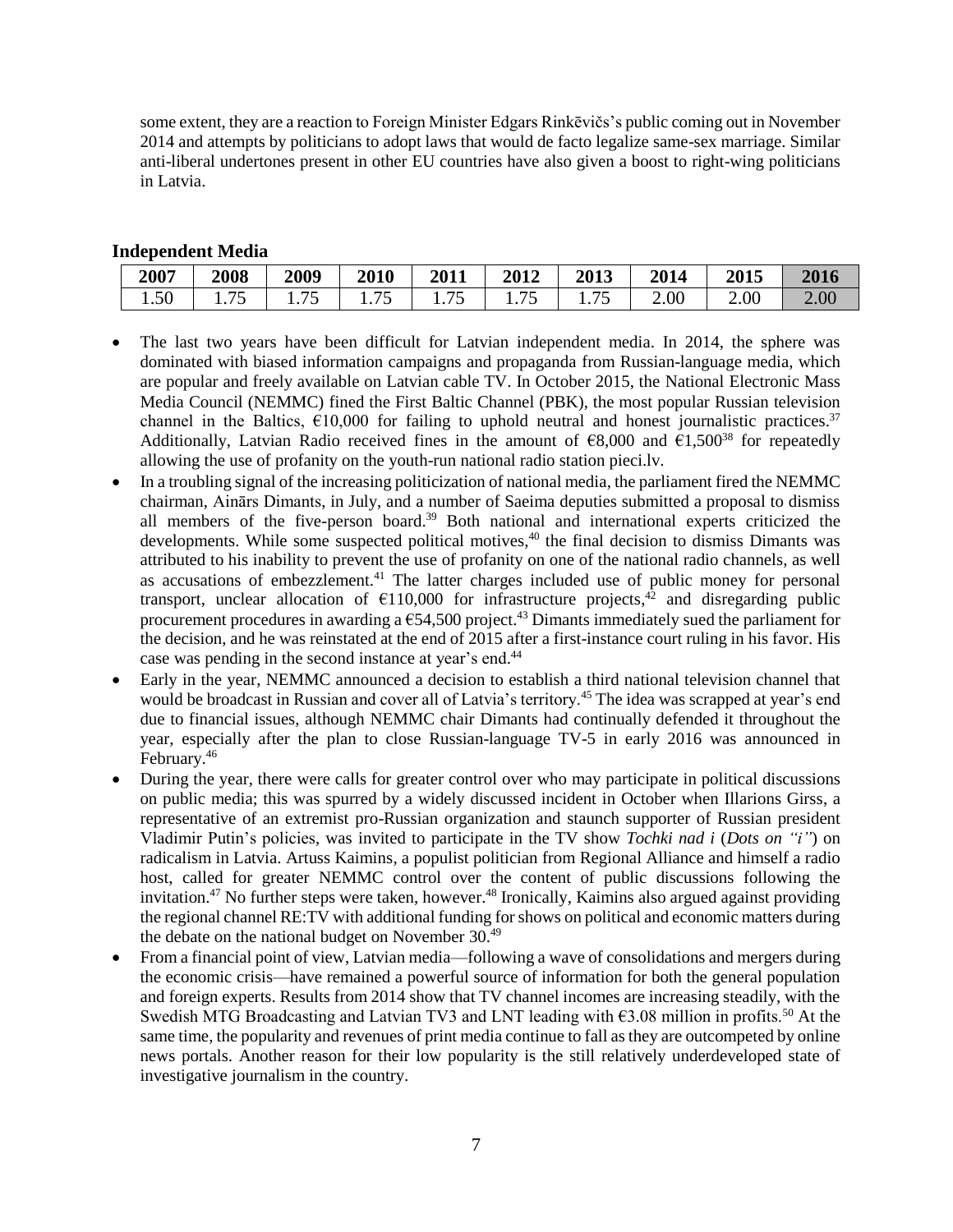Latvia criminalized online defamation in May 2011, and hate speech has been punishable by law since the 1990s. Some comments have resulted in prosecutions over the years. The most visible case in 2015 involved criminal prosecution of an individual who repeatedly called in to the national radio's programs and advocated racial, religious, and ethnic hatred, in one instance calling for setting refugee camps on fire and shooting refugees. $51$ 

| 2007 | 2008          | 2009                | 2010    | 2011                             | 2012                     | 2013           | 2014                | 2015             | 2016 |
|------|---------------|---------------------|---------|----------------------------------|--------------------------|----------------|---------------------|------------------|------|
| 2.50 | າເ<br>ر ے . ب | $\Omega$<br>ر ے . ب | ر ے . ب | າເ<br>$\overline{\phantom{m}}\!$ | $\sim$ $\sim$<br>ر ے . ب | າ ເ<br>ر ے . ب | $\Omega$<br>ل کے وک | $\bigcap$<br>∠.∠ |      |

- The most discussed development in Latvian local politics in 2015 was the refugee crisis and plan to accommodate 776 refugees relocated from Italy and Greece. Mucenieki, the only refugee accommodation center in Latvia, is located in the Riga region, which had already exceeded its capacity by May 2015.<sup>52</sup> Several meetings between the government and Union of Latvian Municipalities took place in fall 2015 to negotiate plans for accommodating refugees from Syria.<sup>53</sup> The mayor of Riga, Nils Ušakovs, strongly opposed the plans, stating that Riga would be where most of the immigrants would settle, in spite of the government's aims to redistribute migrants across different municipalities.<sup>54</sup>
- Poor accounting and budgeting, the inability to attract domestic and foreign private investment, weak leadership, and allegations connected to foreign business trips remain among the main problems of local governments in Latvia. Reports from the State Audit Office show that many municipal officials lack the understanding or willingness to apply mandatory state requirements on accounting practices.<sup>55</sup> These officials often spend public money on business trips, without proper explanation of their goals or how they are spending their time.<sup>56</sup> Officials also use public funds to pay for team-building events, often without proper documentation to justify their expenses.
- At the end of 2015, a large-scale fraud attempt came to light that shocked locals in Lielvārde municipality. <sup>57</sup> Mayor of Lielvārde Jānis Āboliņš, without consent from the Lielvārde Council and Ministry of Finance, signed a €200-million bond agreement with the unregistered Liechtenstein-based company Riverside Hong Kong.<sup>58</sup> Latvian legislation allows municipalities to borrow only from the Treasury of the Republic of Latvia, unless the minister of finance gives permission to borrow from another source on better terms. Minister of Finance Jānis Reirs asked the General Prosecutor Office and the Corruption Prevention and Combating Bureau (KNAB) to start an investigation against the mayor at year's end.
- The increasing financial gap between constituencies is related to economic performance. All municipalities depend on funding from taxes on personal income, property, gambling, and natural resources. Because of the uneven distribution of wealth and economic activity, an equalization fund allows for the transfer of money from wealthier to poorer municipalities. As of 2015, 17 local governments were paying out funds, while 91 were receiving funds. The capital city, Riga, alone contributed the overwhelming majority of the total assets of the equalization fund in 2015/2016.<sup>59</sup>
- The Ministry of Environmental Protection and Regional Development presented a plan to reorganize the municipality system in September. <sup>60</sup> The previous reform in 2009 divided the country into 110 municipalities and 9 major cities. The proposed changes intend to address Latvia's unequal distribution of business activity, population, and resources among municipalities, where the biggest winners seem to be the largest municipalities. The new system would also address the lack of administrative resources and services (including police) in smaller municipalities, as well as demographic challenges, and could potentially attract more investors and improve absorption of EU funds. Initial discussions seemed to favor the establishment of 29 voluntarily cooperating territories around development centers of regional importance.<sup>61</sup>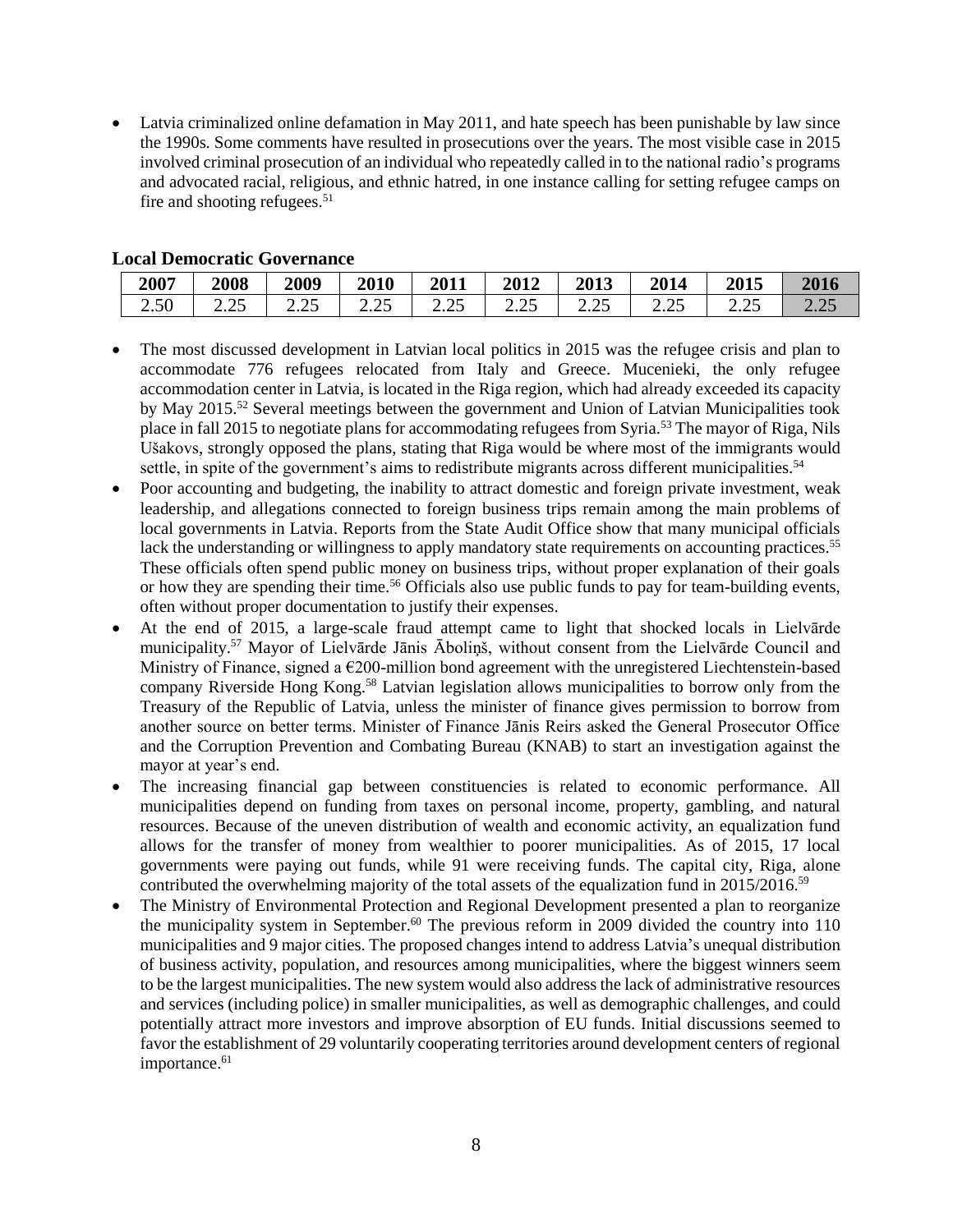|      |             |                          | -    |      |      |                                    |                        |           |        |
|------|-------------|--------------------------|------|------|------|------------------------------------|------------------------|-----------|--------|
| 2007 | <b>2008</b> | 2009                     | 2010 | 2011 | 2012 | 2013                               | 2014                   | 2015      | 2016   |
| 2.00 | 2.00        | $\sim$ $\sim$<br>ل کے وک | 2.00 | 2.00 | 2.00 | $\overline{\phantom{0}}$<br>1. I J | 75<br>$\cdot$ , $\sim$ | 75<br>. J | 1. I J |

#### **Judicial Framework and Independence**

- The debates in the judicial system in 2015 remained largely unchanged from previous years, with lengthy court processes and corruption dominating the discourse. Latvia's primary measures to reduce the number of new cases were the introduction of the Law on Mediation (in effect since January 1) and the Law on Courts of Arbitration.<sup>62</sup> Although the system has yet to reveal the long-term effects,<sup>63</sup> these laws have demonstrated a determined move toward reducing the number of civil cases and lengthy proceedings by introducing new mechanisms for pre-court dispute settlement.
- The Staff Working Document of the European Commission's 2015 country report for Latvia, published in February, indicated a number of problems regarding the Latvian judicial system. Above all, it concluded that proposed amendments to civil and administrative procedural laws to further expedite cases had yet to be implemented.<sup>64</sup>
- Lengthy court proceedings are among the main reasons why Latvia keeps losing cases in front of the European Court of Human Rights (ECtHR). In 2015, there were 7 judgments in 6 of which the court found at least one violation, while 406 applications were declared inadmissible or struck out.<sup>65</sup> The time needed to resolve civil, commercial, administrative, and other cases in the first instance requires around 180 days, which is less than in many other European Union countries but also more than the average.<sup>66</sup> In June, the Law on Judiciary Authority was amended<sup>67</sup> to allow, among other things, the merging of district courts to even the workload, thus initiating structural reform of the Latvian judiciary. The reform will allow for the introduction of an overhauled three-instance court system and more active communication with the public. 68
- The infamous "digital-gate" scandal in which 12 people, including politically well-connected individuals, were found guilty of conspiracy to commit fraud during the initial stages of introducing digital television in Latvia in 2000 underlined problems with the length of adjudication. <sup>69</sup> It took a little less than seven years for the first-instance court to rule, and in its June 2015 ruling, the court admitted that the sentences had been reduced due to the time it took to arrive at a verdict.<sup>70</sup> Nevertheless, the defendants may still appeal and the ruling could take several years to finalize. Another important case began in September related to the supermarket roof collapse in Riga that killed 54 people in November  $2013<sup>71</sup>$  The complexity of the case and the five defendants involved make it likely that it will take several years to complete.
- Prison conditions remain a cause for concern for human rights advocates. Latvia took a step to address this issue in 2015, adopting plans for the construction of a new prison facility in Liepāja, to be finished by the end of  $2018.<sup>72</sup>$
- Several cases involving sexual molestation of minors drew public attention in 2015. After more than a year's search, the police apprehended a dozen suspects and identified several more.<sup>73</sup> A court ruling that many saw as low-quality in one of the cases<sup>74</sup> and instances of child abuse put the issue of penalties for sexual offenders high on the political agenda. Public outrage and demands resulted in changes to the Criminal Law in November, introducing harsher penalties for child molestation.<sup>75</sup> The time period for probation was extended to up to five years, and was made a mandatory supplementary punishment regardless of whether the offender received prison time or penalty fees. Additionally, the maximum sanctioning for immoral acts with minors increased from three to five years, thus classifying the offense as a felony. In the case of involvement of a minor (a person under 16) in sexual activities, the penalty was increased from one to four years.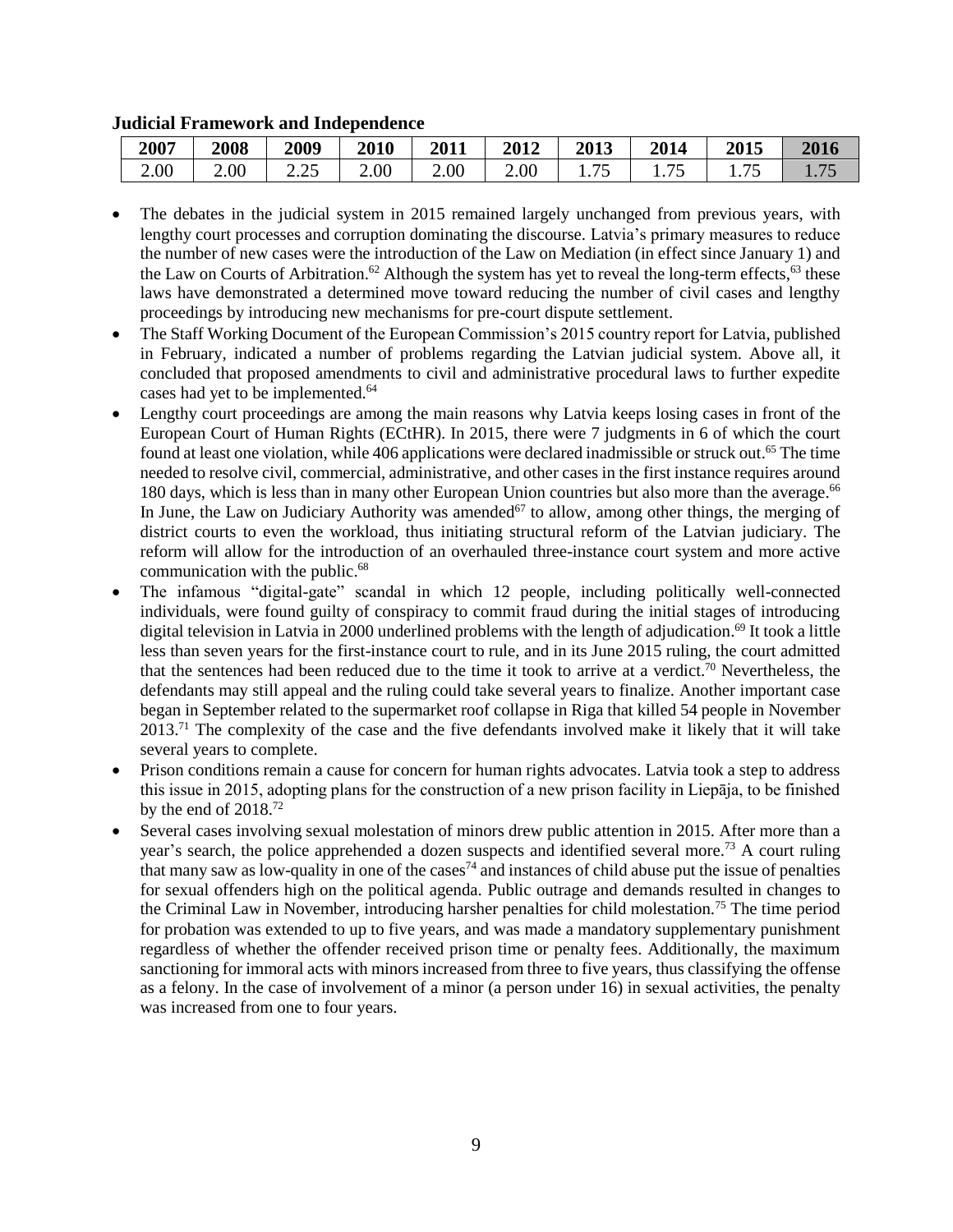# **Corruption**

| 2007 | 2008 | 2009       | 2010                | 2011       | 2012             | 2013            | 2014 | 2015 | 2016 |
|------|------|------------|---------------------|------------|------------------|-----------------|------|------|------|
| 3.50 | (ت⊿ن | つち<br>ل⊶ ل | $\Omega$<br>ں ے . ت | າເ<br>ل⊶ ل | $\gamma$<br>⊶∠.ر | $\Omega$<br>ن⊿. | 3.50 | 3.50 | 3.50 |

- While the Corruption Prevention and Combating Bureau (KNAB) secured several prosecutions in 2015, continuous administrative and political struggles between its director, Jaroslavs Streļčenoks, and his deputy, Juta Strīķe, damaged the reputation of the organization. The powerful, multifunctional agency has a strong performance record but continues to suffer from these prolonged quarrels. Experienced investigators have quit the agency in past years, frustrated by the internal politics.<sup>76</sup> After the conflict between the two leaders made headlines again, Prime Minister Straujuma considered sending one of them to Ukraine as an anticorruption expert.<sup>77</sup> This took the issue out of the news for the rest of the year.
- Streļčenoks has fired Strīke three times, but a court decision reinstated her on each occasion. Strīķe continues to publicly criticize Streļčenoks, claiming that his actions have destroyed KNAB and the organization is more interested in the internal balance of power than actual work.<sup>78</sup> International organizations like the OECD, which Latvia is hoping to join in 2016,<sup>79</sup> the European Commission,<sup>80</sup> and the former director of KNAB have all criticized the wrangling. <sup>81</sup> Despite these problems and the fact that KNAB is the least trusted of the security structures in Latvia,<sup>82</sup> Streļčenoks announced his intention to run for a second term in November.<sup>83</sup> The appointment is planned for the end of 2016.
- In 2015, KNAB started criminal proceedings against more than two-dozen individuals from state institutions and the police. The most prominent case is that of Uģis Magonis, president of the stateowned railway holding Latvijas Dzelzceļš, who is accused of accepting a bribe of  $\epsilon$ 500,000 from influential Estonian entrepreneur Oleg Osinovsky for the acquisition of several used trains. Magonis paid  $\epsilon$ 400,000 in bail, which attracted further KNAB interest. The case, which is also a good example of collaboration between Latvian and Estonian anticorruption authorities, was ongoing at year's end.<sup>84</sup>
- KNAB requested that the parliament allow administrative prosecution of Minister of Health Guntis Belēvičs on several occasions in 2014 and 2015. Belēvičs was accused of a conflict of interest after his co-owned businesses won tenders solicited by the ministry. In November 2015, the parliament lifted Belēvičs's immunity for appointing his own son as member of the ministry's Consultative Council on the Pharmaceutical Industry and starting disciplinary proceedings against the then director of the State Agency of Medicines at the request of his son's company. 85
- The public's tolerance for corruption has been decreasing over the years. In research published in April 2014, 64 percent of respondents indicated that they would not bribe an official, compared to 29.5 percent who said they would.<sup>86</sup> The Latvian Customs Police director, Edijs Ceipe, stated that the situation has been improving for years but there is still a lot to do.<sup>87</sup> He argued that providing positive incentives to honest cops and officials and accelerating court procedures could help tackle graft.
- Tolerance for petty corruption has also been decreasing due to regular information on unsuccessful attempts to bribe highway police, for instance. In October, a driver offered a bribe of  $\epsilon$ 20 to traffic police and eventually tossed the banknote into the police car because the cops refused to take it.<sup>88</sup>

#### AUTHOR: KĀRLIS BUKOVSKIS AND ANDRIS SPRŪDS

 $\overline{a}$ 

*Kārlis Bukovskis is deputy director at the Latvian Institute of International Affairs (LIIA) and guest lecturer at the Riga Graduate School of Law and Riga Stradins University (RSU). Andris Sprūds is the director of LIIA and a professor at Riga Stradins University.*

<sup>1</sup> Kristīna Putinceva, "Pēc prezidentūras ES Padomē: Piespiedu brīvprātīgais Latvijas lepnums" [After the Presidency of the Council of the EU: Mandatory Volunteered Latvian pride], Diena, 16 July 2015, <http://www.diena.lv/latvija/zinas/pec-prezidenturas-es-padome-piespiedu-brivpratigais-latvijas-lepnums-14104896>

<sup>2</sup> Gatis Kristovskis, "Saeimas komisija atbalsta prezidenta iniciētos grozījumus likumos nacionālās drošības stiprināšanai" [Saeima supports President's initiative on amendments to laws on strengthening of national security],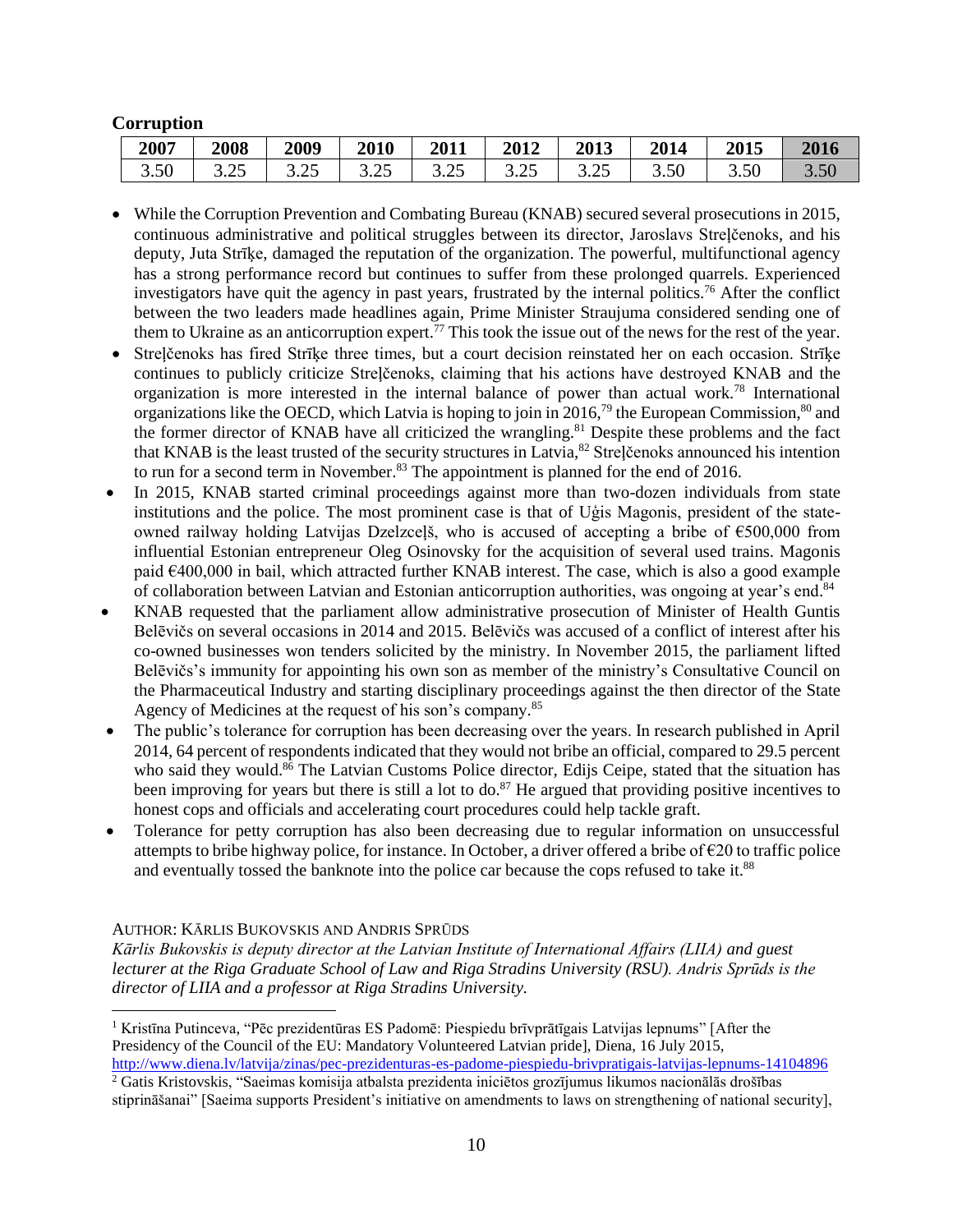LETA, 17 November 2015[, http://www.leta.lv/defence\\_matters/defence\\_matters/news/8E08FA09-CB96-4F83-](http://www.leta.lv/defence_matters/defence_matters/news/8E08FA09-CB96-4F83-8616-DAF99761C07F/) [8616-DAF99761C07F/](http://www.leta.lv/defence_matters/defence_matters/news/8E08FA09-CB96-4F83-8616-DAF99761C07F/)

3 "Valsts prezidents Saeimā iesniedzis trīs likumprojektus, kas pilnveido tiesisko regulējumu nacionālās drošības jautājumos" [President has submitted three bills to the Parliement on improvement of the legal framework of the national security issues], Chancelory of the President of the Republic of Latvia, 2 November 2015, [http://www.president.lv/pk/content/?art\\_id=23541](http://www.president.lv/pk/content/?art_id=23541)

<sup>4</sup> <http://www.lsm.lv/en/article/societ/society/saeima-moves-forward-presidents-security-law-changes.a156713/>

<sup>5</sup> "Saeima pieņem grozījumus likumos nacionālās drošības stiprināšanai" [Saeima apts amendments in laws to strengthen national security], Parliament of the Republic of Latvia, 25 February 2016,

http://www.saeima.lv/lv/aktualitates/saeimas-zinas/24471-saeima-pienem-grozijumus-likumos-nacionalas-drosibasstiprinasanai

<sup>6</sup> "Latvija brīvprātīgi uzņems 250 bēgļus" [Latvia will voluntarily accept 250 refugees], BNS, Tvnet, 6 July 2015, [http://www.tvnet.lv/zinas/latvija/566799-latvija\\_brivpratigi\\_uznems\\_250\\_beglus](http://www.tvnet.lv/zinas/latvija/566799-latvija_brivpratigi_uznems_250_beglus)

7 "Valdība atbalsta brīvprātīgu papildu 526 bēgļu uzņemšanu" [Government supports voluntary acceptance of additional 526 refugees], LETA, 17 September 2015, [http://www.tvnet.lv/zinas/latvija/576357-](http://www.tvnet.lv/zinas/latvija/576357-valdiba_atbalsta_brivpratigu_papildu_526_beglu_uznemsanu)

valdiba atbalsta brivpratigu papildu 526 beglu uznemsanu

 $\overline{a}$ 

8 Ivo Leitāns, "Komisija atbalsta Saeimas tiesības lemt par bēgļu uzņemšanu" [Commission supports the rights of Saeima to decide on the acceptance of refugees], LSM.lv, 17 November 2015,

<http://www.lsm.lv/lv/raksts/latvija/zinas/komisija-atbalsta-saeimas-tiesibas-lemt-par-beglu-uznemsanu.a155372/> <sup>9</sup> "Neoficiāli apspriestajai valdības krišanai iegansts varētu būt kāds no darbakārtībā esošajiem strīdīgajiem

jautājumiem" [Unofficially discussed government fall could have a pretext of any of current contentious issues on the agenda], LETA, Tvnet, 27 November 2015, [http://www.tvnet.lv/zinas/latvija/585800-](http://www.tvnet.lv/zinas/latvija/585800-neoficiali_apspriestajai_valdibas_krisanai_iegansts_varetu_but_kads_no_darbakartiba_esosajiem_stridigajiem_jautajumiem)

[neoficiali\\_apspriestajai\\_valdibas\\_krisanai\\_iegansts\\_varetu\\_but\\_kads\\_no\\_darbakartiba\\_esosajiem\\_stridigajiem\\_jauta](http://www.tvnet.lv/zinas/latvija/585800-neoficiali_apspriestajai_valdibas_krisanai_iegansts_varetu_but_kads_no_darbakartiba_esosajiem_stridigajiem_jautajumiem) [jumiem](http://www.tvnet.lv/zinas/latvija/585800-neoficiali_apspriestajai_valdibas_krisanai_iegansts_varetu_but_kads_no_darbakartiba_esosajiem_stridigajiem_jautajumiem)

<sup>10</sup> "Brigmanis valdībai neprognozējot ilgu mūžu" [Brigmanis does not promise a long life for the new government], LETA, Apollo, 28 October 2014, [http://apollo.tvnet.lv/zinas/brigmanis-valdibai-neprognozejot-ilgu-muzu/670496;](http://apollo.tvnet.lv/zinas/brigmanis-valdibai-neprognozejot-ilgu-muzu/670496) and see last year's report.

<sup>11</sup> Žanete Hāka, "Straujuma: Matīss valdībai piedāvāja priekšlikumu, kuru pirms tam pats kritizēja" [Straujuma: Matīss offered to government a proposal that he himself earlier criticized], Leta, Dienas Bizness, 4 November 2015, [http://www.db.lv/citas-zinas/papildinata-straujuma-matiss-valdibai-piedavaja-priekslikumu-kuru-pirms-tam-pats](http://www.db.lv/citas-zinas/papildinata-straujuma-matiss-valdibai-piedavaja-priekslikumu-kuru-pirms-tam-pats-kritizeja-440682)[kritizeja-440682](http://www.db.lv/citas-zinas/papildinata-straujuma-matiss-valdibai-piedavaja-priekslikumu-kuru-pirms-tam-pats-kritizeja-440682)

<sup>12</sup> Madara Līcīte, "Straujuma: Pret mani pēdējās nedēļās izvērsta milzīga kampaņa", [Straujuma: Within the last weeks there has been a huge campaign against me], Panorāma, LSM.lv, 3 December 2015,

<http://www.lsm.lv/lv/raksts/latvija/zinas/straujuma-pret-mani-pedejas-nedelas-izversta-milziga-kampana.a157877/> <sup>13</sup> "Iekšzemes kopprodukts 2015. gadā un 4. ceturksnī palielinājies par 2,7 %" [GDP in 2015 and in the 4<sup>th</sup> quarter has increased by 2.7%], Central Statistical Bureau of the Republic of Latvia, 29 February 2016,

<http://www.csb.gov.lv/notikumi/iekszemes-kopprodukts-2015-gada-un-4-ceturksni-palielinajies-par-27-42193.html> <sup>14</sup> "Latvijas Stabilitātes programma 2015.-2018.gadam' [ Stability program for Latvia 2015-2018], Ministry of

Finance of the Republic of Latvia, 2015[, http://ec.europa.eu/europe2020/pdf/csr2015/sp2015\\_latvia\\_lv.pdf](http://ec.europa.eu/europe2020/pdf/csr2015/sp2015_latvia_lv.pdf) <sup>15</sup> "Bezdarba līmenis Latvijā novembra beigās - 8,4%" [Unemployment level in Latvia at the end of November is 8.4%], BNS, Financenet, 30 November 2015[, http://financenet.tvnet.lv/zinas/586126-](http://financenet.tvnet.lv/zinas/586126-bezdarba_limenis_latvija_novembra_beigas_84)

[bezdarba\\_limenis\\_latvija\\_novembra\\_beigas\\_84](http://financenet.tvnet.lv/zinas/586126-bezdarba_limenis_latvija_novembra_beigas_84)

<sup>16</sup> Uldis Bušs, "Uz Latvijas obligāciju emisiju atskatoties" [Looking back at the Latvian bond emission], Delfi.lv, 26 October 2015[, http://www.delfi.lv/news/comment/comment/uldis-buss-uz-latvijas-obligaciju-emisiju](http://www.delfi.lv/news/comment/comment/uldis-buss-uz-latvijas-obligaciju-emisiju-atskatoties.d?id=46631803)[atskatoties.d?id=46631803](http://www.delfi.lv/news/comment/comment/uldis-buss-uz-latvijas-obligaciju-emisiju-atskatoties.d?id=46631803)

<sup>17</sup> "Saeima Valsts prezidenta amatā ievēl Raimondu Vējoni" [Saeima elects Raimonds Vējonis for the President of Latvia], Press Service of the parliament of the Republic of Latvia, 3 June 2015,

<http://www.saeima.lv/lv/aktualitates/saeimas-zinas/23550-saeima-valsts-prezidenta-amata-ievel-raimondu-vejoni>

<sup>18</sup> In March 2015 President Bērziņš was positively or mostly positively evaluated by 45.3% of population, while negatively or mostly negative responses were given by 45.4%. "Bērziņa reitings prezidentūras gados bijis stabils visu laiku bez lielām izmaiņām" [Bērziņš' ratings during the presidency have been stable all the time and without significant changes], BNS, Tvnet, 10 April 2015, [http://www.tvnet.lv/zinas/latvija/555354](http://www.tvnet.lv/zinas/latvija/555354-berzina_reitings_prezidenturas_gados_bijis_stabils_visu_laiku_bez_lielam_izmainam) [berzina\\_reitings\\_prezidenturas\\_gados\\_bijis\\_stabils\\_visu\\_laiku\\_bez\\_lielam\\_izmainam](http://www.tvnet.lv/zinas/latvija/555354-berzina_reitings_prezidenturas_gados_bijis_stabils_visu_laiku_bez_lielam_izmainam)

<sup>19</sup> "CVK ļauj biedrībai "Varu Latvijas tautai" vākt parakstus tautas nobalsošanas ierosināšanai par Saeimas atsaukšanu" [Central Election Commission allows "Power to Latvian people" gather signatures on introduction of a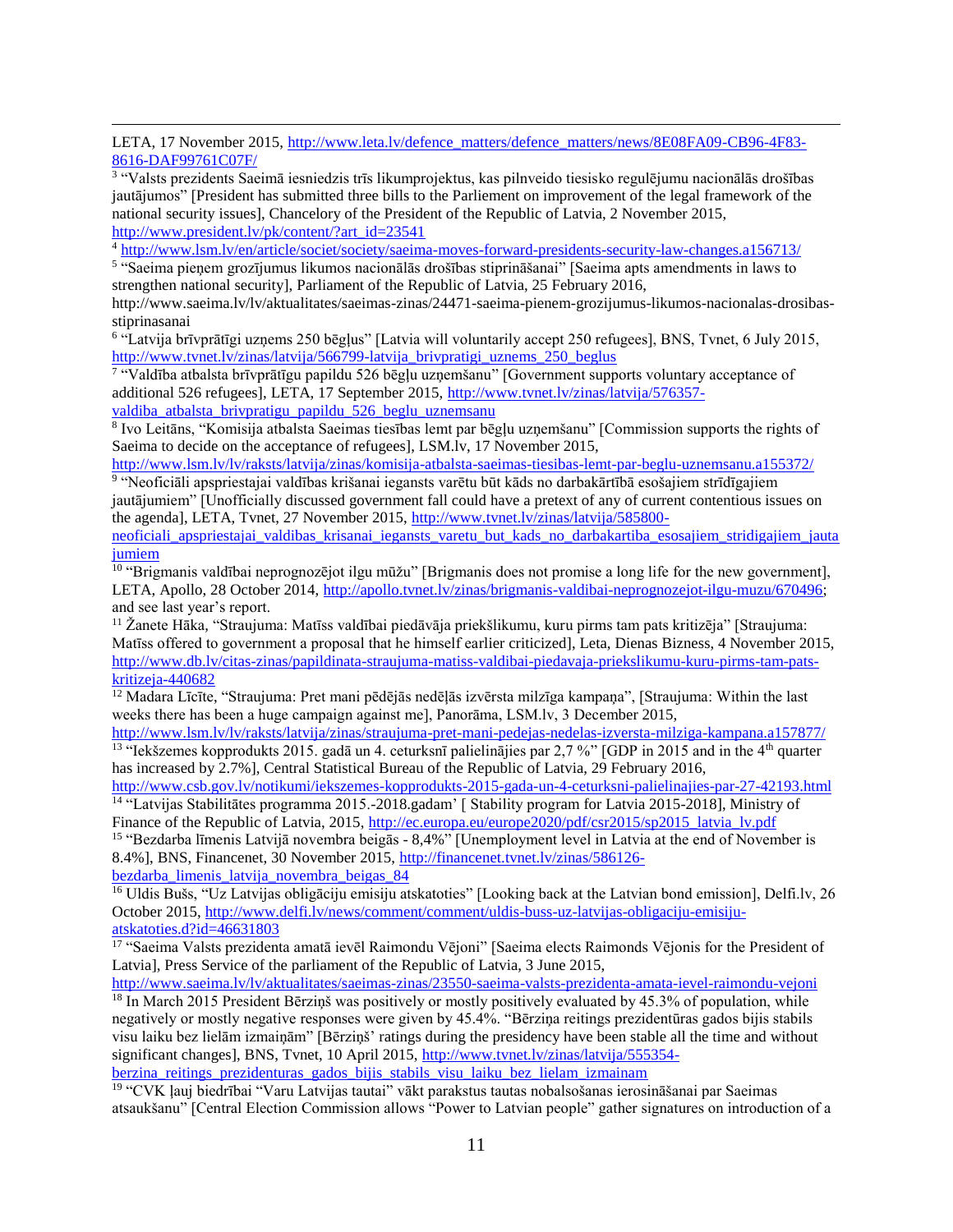referendum for impeachment of the Parliament], Latvijas Avīze, 13 November 2015, [http://www.la.lv/cvk-lauj](http://www.la.lv/cvk-lauj-biedribai-varu-latvijas-tautai-vakt-parakstus-tautas-nobalsosanas-ierosinasanai-par-saeimas-atsauksanu)[biedribai-varu-latvijas-tautai-vakt-parakstus-tautas-nobalsosanas-ierosinasanai-par-saeimas-atsauksanu](http://www.la.lv/cvk-lauj-biedribai-varu-latvijas-tautai-vakt-parakstus-tautas-nobalsosanas-ierosinasanai-par-saeimas-atsauksanu)

 $\overline{a}$ 

<sup>20</sup> "Aptauja: Saeimai uzticas 18% iedzīvotāju - zemākais rādītājs šī sasaukuma laikā" [Poll: 18% of population trusts Saeima – lowest result for this term], Leta, diena, 4 November 2015, [http://www.diena.lv/latvija/zinas/aptauja](http://www.diena.lv/latvija/zinas/aptauja-saeimai-uzticas-18-proc-iedzivotaju-zemakais-raditajs-si-sasaukuma-laika-14117853)[saeimai-uzticas-18-proc-iedzivotaju-zemakais-raditajs-si-sasaukuma-laika-14117853](http://www.diena.lv/latvija/zinas/aptauja-saeimai-uzticas-18-proc-iedzivotaju-zemakais-raditajs-si-sasaukuma-laika-14117853)<br><sup>21</sup> "Jau septīto reizi par CVK vadītāju kļūst Cimdars" [For the seventh time Cimdars becomes the head of Central

Election Commission of Latvia], LSM.lv, 12 March 2015, [http://www.lsm.lv/lv/raksts/latvija/zinas/jau-septito-reizi](http://www.lsm.lv/lv/raksts/latvija/zinas/jau-septito-reizi-par-cvk-vaditaju-klust-cimdars.a121243/)[par-cvk-vaditaju-klust-cimdars.a121243/](http://www.lsm.lv/lv/raksts/latvija/zinas/jau-septito-reizi-par-cvk-vaditaju-klust-cimdars.a121243/)

22 "Ievēl Centrālās vēlēšanu komisijas priekšsēdētāja vietnieku un sekretāru" [Deputy Char and Secretary of Central Election Commission of Latvia are elected], Information Unit of the Central Election Commission of Latvia, 12 March 2015[, https://www.cvk.lv/pub/public/31114.html](https://www.cvk.lv/pub/public/31114.html)

23 "Portālā Latvija.lv pieejams jauns e-pakalpojums "Parakstīšanās par vēlētāju iniciatīvām"" [New e-service on "Signing for voters' initiatives" available in portal Latvija.lv], Communication Unit of the State Regional Development Agency, 19 February 2015[, https://www.cvk.lv/pub/public/31165.html](https://www.cvk.lv/pub/public/31165.html)

24 "Plāno veidot progresīvu nodokļu sistēmu" [Plans for profgressive tax system are emerging], Leta, Dienas Bizness, 3 December 2015,<http://www.db.lv/finanses/plano-veidot-progresivu-nodoklu-sistemu-442207>

<sup>25</sup> "Valsts kancelejas mobilā aplikāciju "Futbols" - starp 40 labākajām pasaulē!"[Mobile app by the State Chancellery "Soccer" is among the 40 best apps in the world], State Chancellery, 29 October 2014, <http://www.juristavards.lv/zinas/265512-valsts-kancelejas-mobila-aplikaciju-futbols-starp-40-labakajam-pasaule/>

<sup>26</sup> "Par diskusiju dokumentiem" [On Discussion Documents], Cabinet of Ministers of the Republic of Latvia, 22 October 2015[, http://www.mk.gov.lv/content/par-diskusiju-dokumentiem;](http://www.mk.gov.lv/content/par-diskusiju-dokumentiem) "Diskusiju dokuments. Infografiks" [Discussion Document. Infogram], Cabinet of Ministers of the Republic of Latvia, 22 October 2015, [http://www.mk.gov.lv/sites/default/files/komunikacijas\\_files/infografiks\\_final3.pdf](http://www.mk.gov.lv/sites/default/files/komunikacijas_files/infografiks_final3.pdf)

27 "Piedalies ES publiskajās konsultācijās!" [Participate in EU's Public Consultations], Ministry of Economics of the Republic of Latvia, 18 February 2016,

[https://www.em.gov.lv/lv/eiropas\\_savieniba/piedalies\\_es\\_publiskajas\\_konsultacijas\\_/](https://www.em.gov.lv/lv/eiropas_savieniba/piedalies_es_publiskajas_konsultacijas_/)

<sup>28</sup> "Ministru kabineta diskusiju dokumenti" [Discussion documents of the Cabinet of Ministers], Cabinet of Ministers of the Republic of Latvia, 2 March 2016, [http://www.mk.gov.lv/content/ministru-kabineta-diskusiju](http://www.mk.gov.lv/content/ministru-kabineta-diskusiju-dokumenti)[dokumenti](http://www.mk.gov.lv/content/ministru-kabineta-diskusiju-dokumenti)

<sup>29</sup> "Nevalstisko organizāciju un Ministru kabineta sadarbības memoranda īstenošanas padomes nolikums" [Regulation of Council of Implementation of the Cooperation Memorandum between non-governmental organizations and the Cabinet of Ministers], Cabinet of Ministers of the Republic of Latvia, adopted 7 January 2014, <http://likumi.lv/doc.php?id=263733>

<sup>30</sup> Interview with Andris Gobiņš, Chairman of the European Movement – Latvia, 12 November 2015, Riga. <sup>31</sup> "Nodokļu atvieglojumi" [Tax relief], State Revenue Service of the Republic of Latvia, 10 June 2010, <https://www.vid.gov.lv/default.aspx?tabid=11&id=4681&hl=1>

<sup>32</sup> See here for more on "Establishment of a State financed NGO Fund", Ministry of Culture of the Republic of Latvia, 24 September 2014, [http://nvo.lv/site/attachments/29/09/2014/KM\\_prezentacija\\_NVOfonds.pdf](http://nvo.lv/site/attachments/29/09/2014/KM_prezentacija_NVOfonds.pdf)

33 "NVO Fonda ieviešanas progress" [NGO Fund implementation progress], Civic Alliance - Latvia, 8 January 2016,<http://nvo.lv/lv/news/publication/nvo-fonda-ieviesanas-progress-6879/>

<sup>34</sup> "Hundreds of Latvians march against refugee quotas," Yahoo News, 22 September 2015, <https://www.yahoo.com/news/hundreds-latvians-march-against-refugee-quotas-190923090.html?ref=gs>

<sup>35</sup> Lauma Lapsa, "Skolās tomēr ieviesīs tikumīgu audzināšanu" [Scholls will introduce moral education altogether], Vesti.lv, 18 June 2015, <http://bb.vesti.lv/news/skolas-tomer-ieviesis-tikumigu-audzinasanu?1434>

<sup>36</sup> Inga Sprinģe, "Putina bērni" [Putin's Children], Re:baltica, Tvnet, 4 December 2015, [http://www.tvnet.lv/zinas/viedokli/586718-putina\\_berni](http://www.tvnet.lv/zinas/viedokli/586718-putina_berni)

37 "NEPLP soda PBK par pārkāpumiem ziņu raidījumos" [NEMMC penalizes PBK for violations in news programs], National Electronic Mass Media Council of Latvia, 22 October 2015,

[http://neplpadome.lv/lv/sakums/padome/padomes-sedes/sedes-sadalas/neplp-soda-pbk-par-parkapumiem-zinu](http://neplpadome.lv/lv/sakums/padome/padomes-sedes/sedes-sadalas/neplp-soda-pbk-par-parkapumiem-zinu-raidijumos.html)[raidijumos.html](http://neplpadome.lv/lv/sakums/padome/padomes-sedes/sedes-sadalas/neplp-soda-pbk-par-parkapumiem-zinu-raidijumos.html)

38 "Mediju uzraugs atkal soda Latvijas Radio par rupjībām Pieci.lv ēterā" [Media overseer again fines Latvian Radio for on-air profanity at Pieci.lv], LSM.lv, 27 August 2015[, https://www.lsm.lv/lv/raksts/latvija/zinas/mediju-uzraugs](https://www.lsm.lv/lv/raksts/latvija/zinas/mediju-uzraugs-atkal-soda-latvijas-radio-par-rupjibam-pieci.lv-etera.a143195/)[atkal-soda-latvijas-radio-par-rupjibam-pieci.lv-etera.a143195/](https://www.lsm.lv/lv/raksts/latvija/zinas/mediju-uzraugs-atkal-soda-latvijas-radio-par-rupjibam-pieci.lv-etera.a143195/)

39 "Saeima ir lēmusi – Dimants tiek atlaists no NEPLP valdes" [Saeima has made a decision – Dimants is fired from NEMMC Board], skaties.lv, 8 July 2015, [http://skaties.lv/latvija/politika/saeima-ir-lemusi-dimants-tiek-atlaists-no](http://skaties.lv/latvija/politika/saeima-ir-lemusi-dimants-tiek-atlaists-no-neplp-valdes/)[neplp-valdes/](http://skaties.lv/latvija/politika/saeima-ir-lemusi-dimants-tiek-atlaists-no-neplp-valdes/)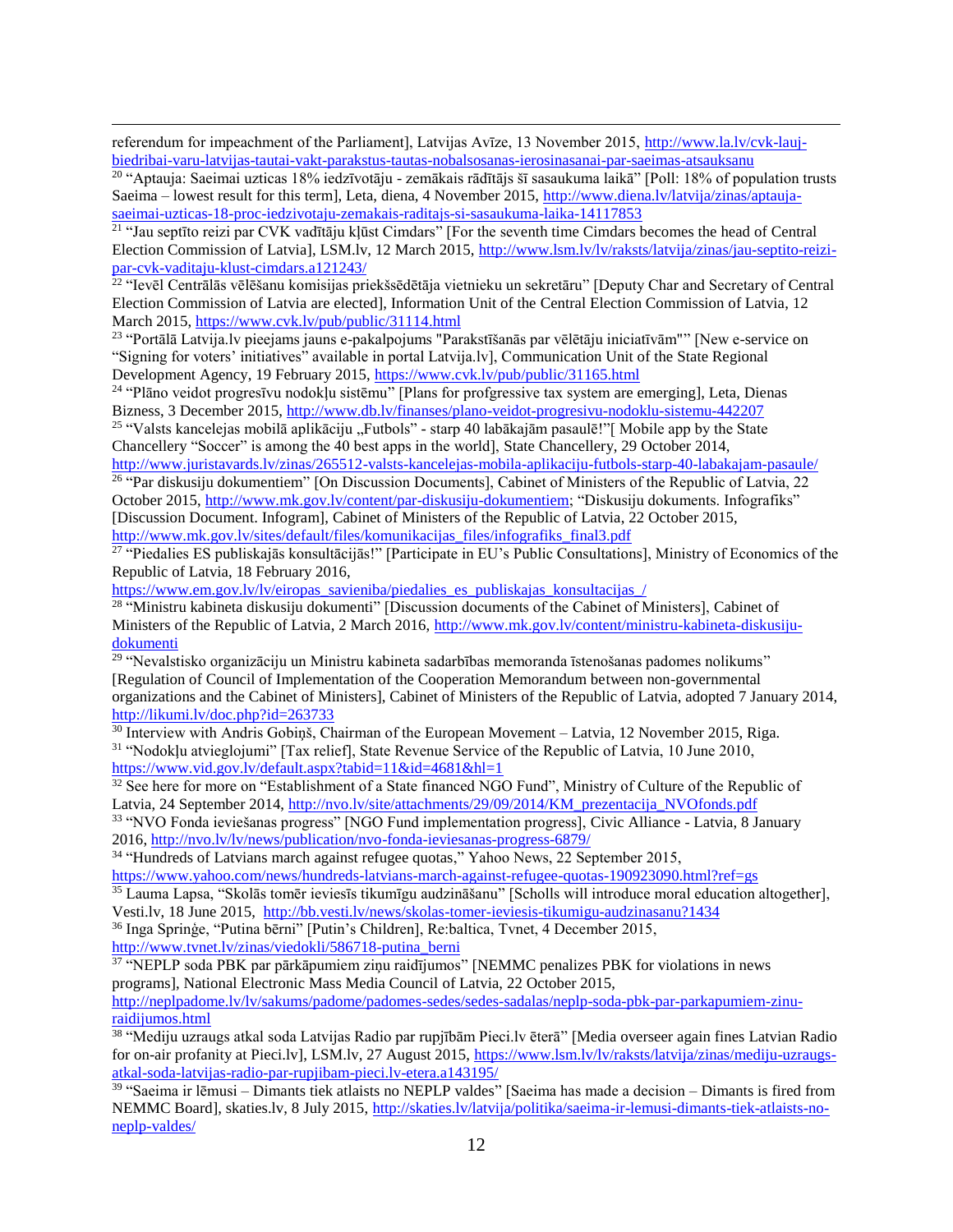$\overline{a}$ <sup>40</sup> Edgars Kupčs, "Par NEPLP atlaišanu Saeimas komisija lems jūlija sākumā; KM neredz atlaišanas iemeslus" [On dismissal of NEMMC Saeima commission will decide in early July; KM sees no reasons for dismissal], LSM.lv, 18 June 2015, [http://www.lsm.lv/lv/raksts/latvija/zinas/par-neplp-atlaisanu-saeimas-komisija-lems-julija-sakuma-km](http://www.lsm.lv/lv/raksts/latvija/zinas/par-neplp-atlaisanu-saeimas-komisija-lems-julija-sakuma-km-neredz-atlaisanas-iemeslus.a134488/)[neredz-atlaisanas-iemeslus.a134488/](http://www.lsm.lv/lv/raksts/latvija/zinas/par-neplp-atlaisanu-saeimas-komisija-lems-julija-sakuma-km-neredz-atlaisanas-iemeslus.a134488/)

<sup>41</sup> Anete Bērtule, "Saeima no NEPLP atlaiž tikai Dimantu, kurš gatavs vērsties Satversmes tiesā" [Only Dimants fired from NEMMC Board by Saeima; He plans to turn to the Consitutional Court], Panorāma, LSM.lv, 8 July 2015, [http://www.lsm.lv/lv/raksts/latvija/zinas/saeima-no-neplp-atlaiz-tikai-dimantu-kurs-gatavs-versties-satversmes](http://www.lsm.lv/lv/raksts/latvija/zinas/saeima-no-neplp-atlaiz-tikai-dimantu-kurs-gatavs-versties-satversmes-tiesa.a136805/)[tiesa.a136805/](http://www.lsm.lv/lv/raksts/latvija/zinas/saeima-no-neplp-atlaiz-tikai-dimantu-kurs-gatavs-versties-satversmes-tiesa.a136805/)

<sup>42</sup> "Valsts kontrole lūdz NEPLP šefam valstij atmaksāt taksometros nobraukātus 304 eiro" [The State Audit demands NEMMC boss to repay to the state 304 euro for use of taxi], Focus.lv, 22 May 2014, http://www.diena.lv/sodienlaikraksta/ed-vizinas-un-nekontrole-14056541

<sup>43</sup> "Krūmiņa un Šadurskis kritizē NEPLP vadītāju Dimantu par finanšu līdzekļu izlietojumu" [Krūmiņa and Šadurskis criticize head of NEMMC Dimants on the application of funds], BNS, Tvnet, 2 July 2015, [http://www.tvnet.lv/zinas/latvija/566406-](http://www.tvnet.lv/zinas/latvija/566406-krumina_un_sadurskis_kritize_neplp_vaditaju_dimantu_par_finansu_lidzeklu_izlietojumu)

krumina un sadurskis kritize neplp vaditaju dimantu par finansu lidzeklu izlietojumu

44 "Bez virzības atstāta Saeimas apelācijas sūdzība Dimanta lietā" [No action left in the parliamentary appeal Dimants' Case], Leta, Tvnet.lv, 6 February 2016, [http://www.tvnet.lv/zinas/latvija/594984](http://www.tvnet.lv/zinas/latvija/594984-bez_virzibas_atstata_saeimas_apelacijas_sudziba_dimanta_lieta) [bez\\_virzibas\\_atstata\\_saeimas\\_apelacijas\\_sudziba\\_dimanta\\_lieta](http://www.tvnet.lv/zinas/latvija/594984-bez_virzibas_atstata_saeimas_apelacijas_sudziba_dimanta_lieta)

45 "NEPLP pieņem lēmumu LTV veidot trešo programmu krievu valodā" [NEMMC makes a decision on introduction of a third state TV channel in Russian], Lauku Dzīve, 19 March 2015, [http://www.laukudzive.lv/neplp](http://www.laukudzive.lv/neplp-pienem-lemumu-ltv-veidot-treso-programmu-krievu-valoda/)[pienem-lemumu-ltv-veidot-treso-programmu-krievu-valoda/](http://www.laukudzive.lv/neplp-pienem-lemumu-ltv-veidot-treso-programmu-krievu-valoda/)

<sup>46</sup> Ainārs Dimants, "LTV kanāls krieviski – stratēģiskās komunikācijas, ne valodas politikas jautājums" [Dimants: LTV channel in Russian – a matter of strategic communication, not language policy], Diena, 3 February 2015, [http://www.diena.lv/latvija/viedokli/dimants-ltv-kanals-krieviski-strategiskas-komunikacijas-ne-valodas-politikas](http://www.diena.lv/latvija/viedokli/dimants-ltv-kanals-krieviski-strategiskas-komunikacijas-ne-valodas-politikas-jautajums-14128525)[jautajums-14128525](http://www.diena.lv/latvija/viedokli/dimants-ltv-kanals-krieviski-strategiskas-komunikacijas-ne-valodas-politikas-jautajums-14128525)

<sup>47</sup> "Kaimiņš rosina aicināt LTV skaidrot Girsa atspoguļošanu raidījumā" [Kaimiņš encourages LTVs to explain invitation of Girss to a TV show], Leta, Neatkarīgā Rīta Avīze, 21 October 2015, [http://nra.lv/latvija/153461](http://nra.lv/latvija/153461-kaimins-rosina-aicinat-ltv-skaidrot-girsa-atspogulosanu-raidijuma.htm) [kaimins-rosina-aicinat-ltv-skaidrot-girsa-atspogulosanu-raidijuma.htm](http://nra.lv/latvija/153461-kaimins-rosina-aicinat-ltv-skaidrot-girsa-atspogulosanu-raidijuma.htm)

48 "Girss LTV7 raidījumā par provokācijām esot "labi iederējies"' [Girss has fitted well into the show on provocations], Latvijas Avīze, 22 October 2015,<http://www.la.lv/girss-esot-labi-iederejies-provokacijas/>

49 "Kaimiņš dusmīgs par naudas piešķiršanu «RE:TV» raidījumiem par politiku un ekonomiku" [Kaimiņš angry regarding the allocation of money to "RE: TV" for broadcasts about politics and the economy], BNS, Financenet, 30 November 2015[, http://financenet.tvnet.lv/zinas/586214-](http://financenet.tvnet.lv/zinas/586214-kaimins_dusmigs_par_naudas_pieskirsanu_retv_raidijumiem_par_politiku_un_ekonomiku)

kaimins dusmigs par naudas pieskirsanu retv raidijumiem par politiku un ekonomiku

<sup>50</sup> "Pelnošākais mediju uzņēmums Baltijā pērn - TV3 Latvia" [Most profitable media business in Baltics previous year – TV3 Latvia], Re:baltica, 23 November 2015,

[http://www.rebaltica.lv/lv/petijumi/baltijas\\_mediji\\_pec\\_krizes/a/1283/pelnosakais\\_mediju\\_uznemums\\_baltija\\_pern\\_](http://www.rebaltica.lv/lv/petijumi/baltijas_mediji_pec_krizes/a/1283/pelnosakais_mediju_uznemums_baltija_pern_-_tv3_latvia.html) - tv3\_latvia.html

51 "LR1 "Brīvā mikrofona" mutīgāko zvanītāju Aivaru grasās saukt pie kriminālatbildības" [Most loudmouth "Free Microphone" caller on Latvian Radio 1 will be criminally prosecuted], kasjauns.lv, 23 October 2015,

[http://www.kasjauns.lv/lv/zinas/207056/latvijas-radio-briva-mikrofona-mutigako-zvanitaju-aivaru-grasas-saukt-pie](http://www.kasjauns.lv/lv/zinas/207056/latvijas-radio-briva-mikrofona-mutigako-zvanitaju-aivaru-grasas-saukt-pie-kriminalatbildibas)[kriminalatbildibas](http://www.kasjauns.lv/lv/zinas/207056/latvijas-radio-briva-mikrofona-mutigako-zvanitaju-aivaru-grasas-saukt-pie-kriminalatbildibas)

52 "Latvijas nelegālo imigrantu nometnēs jau tagad pietrūkst vietu" [Already now illegal refugee camps in Latvia are out of free places], Leta, Tvnet, 13 May 2015, [http://www.tvnet.lv/zinas/latvija/559687-](http://www.tvnet.lv/zinas/latvija/559687-latvijas_nelegalo_imigrantu_nometnes_jau_tagad_pietrukst_vietu)

[latvijas\\_nelegalo\\_imigrantu\\_nometnes\\_jau\\_tagad\\_pietrukst\\_vietu](http://www.tvnet.lv/zinas/latvija/559687-latvijas_nelegalo_imigrantu_nometnes_jau_tagad_pietrukst_vietu)

53 "Vairākas pašvaldības nevēlas uzņemt bēgļus" [Several municipalities do not want to accomodate refugees], Leta, Neatkarīg'rīta Avīze, 15 September 2015, [http://nra.lv/latvija/150483-vairakas-pasvaldibas-nevelas-uznemt](http://nra.lv/latvija/150483-vairakas-pasvaldibas-nevelas-uznemt-beglus.htm)[beglus.htm](http://nra.lv/latvija/150483-vairakas-pasvaldibas-nevelas-uznemt-beglus.htm)

54 "Zināms, kad Rīgā sāks strādāt bēgļu koordinācijas centrs un ieradīsies pirmie bēgļi" [Established when refugee coordination centre in Riga will be come operational and the first refugees will arrive], BNS, focus.lv, 8 October 2015, [http://www.focus.lv/latvija/sabiedriba/zinams-kad-riga-saks-stradat-beglu-koordinacijas-centrs-un-ieradisies](http://www.focus.lv/latvija/sabiedriba/zinams-kad-riga-saks-stradat-beglu-koordinacijas-centrs-un-ieradisies-pirmie-begli)[pirmie-begli](http://www.focus.lv/latvija/sabiedriba/zinams-kad-riga-saks-stradat-beglu-koordinacijas-centrs-un-ieradisies-pirmie-begli)

<sup>55</sup> State Audit Office of Latvia, "Pašvaldībās 'klibo' grāmatvedība un nav iekšējās kontroles" [Municipalities' accounts "lame" and there is no internal control], 2 October 2014, [http://www.lrvk.gov.lv/pasvaldibas-klibo](http://www.lrvk.gov.lv/pasvaldibas-klibo-gramatvediba-un-nav-ieksejas-kontroles/)[gramatvediba-un-nav-ieksejas-kontroles/](http://www.lrvk.gov.lv/pasvaldibas-klibo-gramatvediba-un-nav-ieksejas-kontroles/)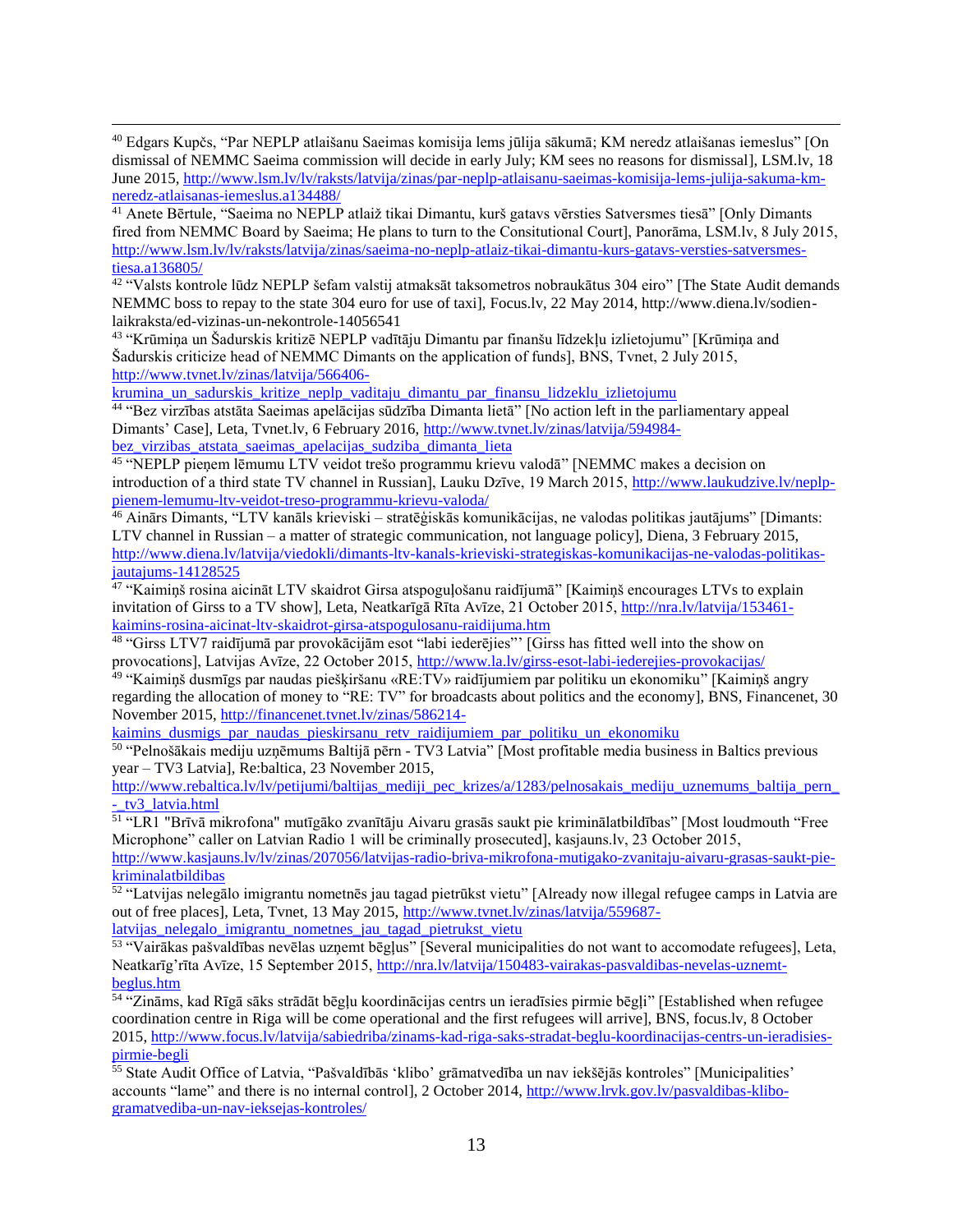56 "Ogres mērs: komandējumi ierēdņiem ir kā atvaļinājumi" [Mayor of Ogre: Business trips are like vacations for officials], LTV/Tvnet.lv, 11 October 2014, [http://www.tvnet.lv/zinas/latvija/482264-](http://www.tvnet.lv/zinas/latvija/482264-ogres_mers_komandejumi_ieredniem_ir_ka_atvalinajumi)

[ogres\\_mers\\_komandejumi\\_ieredniem\\_ir\\_ka\\_atvalinajumi.](http://www.tvnet.lv/zinas/latvija/482264-ogres_mers_komandejumi_ieredniem_ir_ka_atvalinajumi)

 $\overline{a}$ 

<sup>57</sup> "Finanšu ministrs Jānis Reirs vēršas tiesībsargājošās iestādēs par bijušā Lielvārdes mēra rīcību" [Finance Minister Jānis Reirs turns to law enforcement authorities regarding actions of the former mayor of Lielvarde], Ministry of Finance of the Republic of Latvia, 2 December 2015, [http://www.fm.gov.lv/lv/aktualitates/jaunumi/ministrs/51667](http://www.fm.gov.lv/lv/aktualitates/jaunumi/ministrs/51667-finansu-ministrs-janis-reirs-versas-tiesibsargajosas-iestades-par-bijusa-lielvardes-mera-ricibu) [finansu-ministrs-janis-reirs-versas-tiesibsargajosas-iestades-par-bijusa-lielvardes-mera-ricibu](http://www.fm.gov.lv/lv/aktualitates/jaunumi/ministrs/51667-finansu-ministrs-janis-reirs-versas-tiesibsargajosas-iestades-par-bijusa-lielvardes-mera-ricibu)

58 "Lielvārdes mēra "sarūpētie" 200 miljoni, visticamāk, bijuši fiktīvi - shēma tik neticama, ka ož pēc afēras" [Lielvarde mayor "organized" 200 million are likely to have been bogus - scheme so incredible that seems like an affair], Leta, kasjauns.lv, 6 December 2015, [http://www.kasjauns.lv/lv/zinas/210291/lielvardes-mera-sarupetie-200](http://www.kasjauns.lv/lv/zinas/210291/lielvardes-mera-sarupetie-200-miljoni-visticamak-bijusi-fiktivi---shema-tik-neticama-ka-oz-pec-aferas) [miljoni-visticamak-bijusi-fiktivi---shema-tik-neticama-ka-oz-pec-aferas;](http://www.kasjauns.lv/lv/zinas/210291/lielvardes-mera-sarupetie-200-miljoni-visticamak-bijusi-fiktivi---shema-tik-neticama-ka-oz-pec-aferas) interesting fact: the money that the

Treasury has lent to all Latvian municipalities in the first 11 months of 2015 is only 170 million euro. <sup>59</sup> "Pašvaldību finanšu izlīdzināšanas fonda iemaksas 16 pašvaldībām, dotācijas-92" [Sixteen will pay into the municipality equalization fund, 92 will be subsidized], Financenet, 17 October 2013, [http://financenet.tvnet.lv/zinas/482931-](http://financenet.tvnet.lv/zinas/482931-pasvaldibu_finansu_izlidzinasanas_fonda_iemaksas_16_pasvaldibam_dotacijas_92)

pasvaldibu finansu izlidzinasanas fonda iemaksas 16 pasvaldibam dotacijas 92; and Latvian Association of Local and Regional Governments, "Pašvaldību budžets 2015.gadā" [Municipalities' budgets in 2015], 16 December 2014, [http://www.lps.lv/images/resources/file/Maija%20M%C4%81jaslapai/PrezentacijaKomiteja1612.pdf;](http://www.lps.lv/images/resources/file/Maija%20M%C4%81jaslapai/PrezentacijaKomiteja1612.pdf)

"Pašvaldību finanšu izlīdzināšana (PFI) 2016.gadā - vērtētie un izlīdzinātie ieņēmi" [Balancing of Municipal Finances in 2016], Ministry of Finance of the Republic of Latvia, 1 December 2015,

http://www.fm.gov.lv/files/pasvaldibas/2016/PFI\_2016\_rezultati\_01122015.pdf

60 "Iesniegta jauna Administratīvi teritoriālās reformas koncepcija" [A new administrative and territorial reform concept has been presented], Leta, Neatkarīgā Rīta Avīze, 25 September 2015, [http://nra.lv/latvija/151339-iesniegta](http://nra.lv/latvija/151339-iesniegta-jauna-administrativi-teritorialas-reformas-koncepcija.htm)[jauna-administrativi-teritorialas-reformas-koncepcija.htm](http://nra.lv/latvija/151339-iesniegta-jauna-administrativi-teritorialas-reformas-koncepcija.htm)

<sup>61</sup> Vita Anstrate, "Jaunā novadu reforma: Deputāti sliecas atbalstīt 29 sadarbības teritoriju izveidi" [The new county reform: members of parliament inclined to support the establishment of 29 cooperation areas], LSM.lv, 6 October 2015, [http://www.lsm.lv/lv/raksts/latvija/zinas/jauna-novadu-reforma-deputati-sliecas-atbalstit-29-sadarbibas](http://www.lsm.lv/lv/raksts/latvija/zinas/jauna-novadu-reforma-deputati-sliecas-atbalstit-29-sadarbibas-teritoriju-izveidi.a148854/)[teritoriju-izveidi.a148854/](http://www.lsm.lv/lv/raksts/latvija/zinas/jauna-novadu-reforma-deputati-sliecas-atbalstit-29-sadarbibas-teritoriju-izveidi.a148854/)

 $\frac{62}{2}$  Mudīte Luksa, "Izmaiņas tieslietu jomā no 2015.gada 1.janvāra" [Changes in the judicial system from 1 January 2015], Latvijas Vēstnesis, 5 January 2015, [http://www.lvportals.lv/visi/skaidrojumi/267659-izmainas-tieslietu-joma](http://www.lvportals.lv/visi/skaidrojumi/267659-izmainas-tieslietu-joma-no-2015gada-1janvara/)[no-2015gada-1janvara/](http://www.lvportals.lv/visi/skaidrojumi/267659-izmainas-tieslietu-joma-no-2015gada-1janvara/)

<sup>63</sup> Elīna Pankovska, "Tiesu nozarē grib straujākas izmaiņas" [Want faster changes in judicial sector], Dienas Bizness, 25 August 2015,<http://www.db.lv/citas-zinas/tiesu-nozare-grib-straujakas-izmainas-437004>

<sup>64</sup> "Country Report Latvia 2015. Commission Staff Working Document", European Commission, 26 February 2015, [http://ec.europa.eu/europe2020/pdf/csr2015/cr2015\\_latvia\\_en.pdf](http://ec.europa.eu/europe2020/pdf/csr2015/cr2015_latvia_en.pdf)

<sup>65</sup> "Latvia. Press country profile", European Court of Human Rights, January 2016, http://www.echr.coe.int/Documents/CP\_Latvia\_ENG.pdf

<sup>66</sup> 'The 2015 EU Justice Scoreboard'', European Commission - Directorate-General for Justice, 2015,

[http://ec.europa.eu/justice/effective-justice/files/justice\\_scoreboard\\_2015\\_en.pdf](http://ec.europa.eu/justice/effective-justice/files/justice_scoreboard_2015_en.pdf)<br><sup>67</sup> "Grozījumi likumā "Par tiesu varu"" [Amendments to the Law on Judiciary Authority], The Parliam,ent fo the Republic of Latvia, 27 June 2015,<https://www.vestnesis.lv/ta/id/274900-grozijumi-likuma-par-tiesu-varu->

<sup>68</sup> Ivars Bičkovičs, "Tieslietu padomes priekšsēdētāja Ivara Bičkoviča ziņojums Latvijas Tiesnešu konferencē 2015.gada 13.novembrī" [Report of Ivars Bickovičs, Chairman of the Council of Justice, at the Latvian Judicial Conference on November 13, 2015], pietiek.com, 13 November 2015,

[http://www.pietiek.com/raksti/tieslietu\\_padomes\\_priekssedetaja\\_ivara\\_bickovica\\_zinojums\\_latvijas\\_tiesnesu\\_konfe](http://www.pietiek.com/raksti/tieslietu_padomes_priekssedetaja_ivara_bickovica_zinojums_latvijas_tiesnesu_konference_2015gada_13novembri) [rence\\_2015gada\\_13novembri](http://www.pietiek.com/raksti/tieslietu_padomes_priekssedetaja_ivara_bickovica_zinojums_latvijas_tiesnesu_konference_2015gada_13novembri)

69 "Tiesas spriedums 'digitālgeitā': Liepniekam, Ēķim un Rubenim naudassodi; Krongornam, Kokinam un Lozem – cietums" [Court ruling in "Digitalgate": Liepnieks, Ēķis and Rubenis – financial penalties, Krongorns, Kokins and Loze – prison term], Leta, delfi.lv, 15 May 2015, [http://www.delfi.lv/news/national/politics/tiesas-spriedums](http://www.delfi.lv/news/national/politics/tiesas-spriedums-digitalgeita-liepniekam-ekim-un-rubenim-naudassodi-krongornam-kokinam-un-lozem-cietums.d?id=45970031)[digitalgeita-liepniekam-ekim-un-rubenim-naudassodi-krongornam-kokinam-un-lozem-cietums.d?id=45970031](http://www.delfi.lv/news/national/politics/tiesas-spriedums-digitalgeita-liepniekam-ekim-un-rubenim-naudassodi-krongornam-kokinam-un-lozem-cietums.d?id=45970031)

<sup>70</sup> Zane Mače, "Digitālgeita: lietas vēsture un tiesa" [Digitalgate: history and cort proceedings in the case], IR.lv, 22 June 2015,<http://www.irlv.lv/2015/6/22/digitalgeita-vesture-un-taisnigums>

<sup>71</sup> "Zolitūdes traģēdijas lietā uzrādītas galīgās apsūdzības" [Final indictments presented in the Zolitūde tragedy case], IR.lv, 22 September 2015, [http://www.irlv.lv/2015/9/22/zolitudes-tragedijas-lieta-uzraditas-galigas](http://www.irlv.lv/2015/9/22/zolitudes-tragedijas-lieta-uzraditas-galigas-apsudzibas)[apsudzibas](http://www.irlv.lv/2015/9/22/zolitudes-tragedijas-lieta-uzraditas-galigas-apsudzibas)